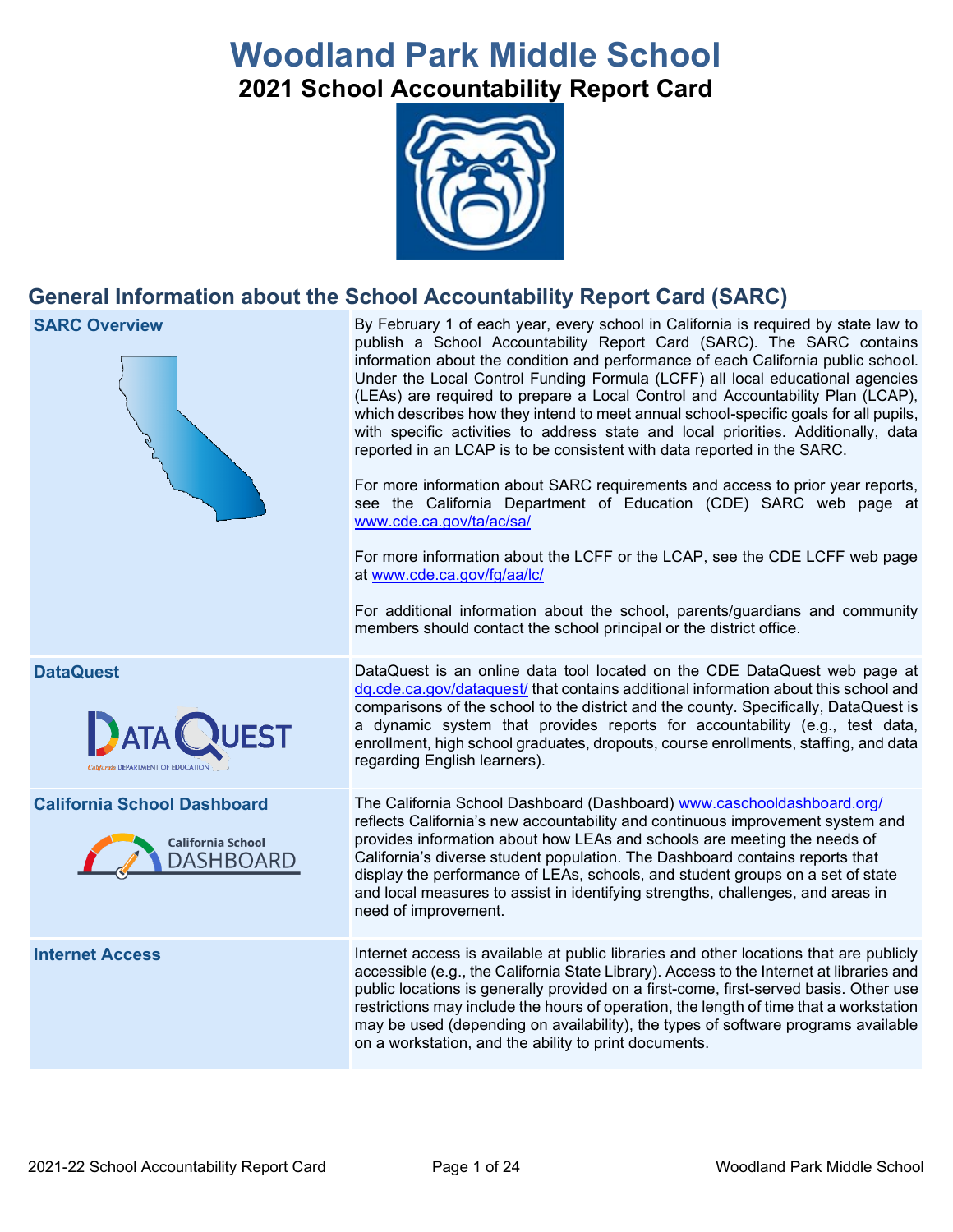## **2021-22 School Contact Information**

| <b>School Name</b>                               | Woodland Park Middle School           |
|--------------------------------------------------|---------------------------------------|
| <b>Street</b>                                    | 1270 Rock Springs Dr                  |
| City, State, Zip                                 | San Marcos, CA, 92069                 |
| <b>Phone Number</b>                              | (760) 290-2455                        |
| <b>Principal</b>                                 | Daniel A Smuts                        |
| <b>Email Address</b>                             | daniel.smuts@smusd.org                |
| <b>School Website</b>                            | https://woodlandparkmiddle.smusd.org/ |
| County-District-School (CDS) Code 37737916095061 |                                       |

| 2021-22 District Contact Information |                                    |  |  |
|--------------------------------------|------------------------------------|--|--|
| <b>District Name</b>                 | San Marcos Unified School District |  |  |
| <b>Phone Number</b>                  | (760) 752-1299                     |  |  |
| Superintendent                       | Dr. Andy Johnsen, Superintendent   |  |  |
| <b>Email Address</b>                 | andy.johnsen@smusd.org             |  |  |
| <b>District Website Address</b>      | www.smusd.org                      |  |  |

#### **2021-22 School Overview**

The community of Woodland Park Middle School believes middle school is an extremely important time for the social-emotional and academic development of students. It's essential that, as a school, we provide a nurturing environment where students feel safe and supported. To achieve this, we feel that schools and parents should work together to provide students the skills necessary to be successful in high school and beyond. The Woodland Park staff is excited for a our vision for student learning: "WPMS is committed to building a community cultivating leadership, compassion, and perseverance. We believe all students are scholars who will meet or exceed grade-level proficiencies- prepared for high school and beyond."

"All students will meet or exceed grade-level proficiencies"- This is the foundation for everything that we do as a school. This galvanizes our commitment to prepare every student for high school and beyond by propelling them towards or beyond grade level expectations. Students all come to school at different proficiency levels and unique skill sets. Here at WPMS we commit to setting up every student for success.

## **About this School**

| 2020-21 Student Enrollment by Grade Level |                           |  |  |  |
|-------------------------------------------|---------------------------|--|--|--|
| <b>Grade Level</b>                        | <b>Number of Students</b> |  |  |  |
| Grade 6                                   | 389                       |  |  |  |
| <b>Grade 7</b>                            | 382                       |  |  |  |
| Grade 8                                   | 454                       |  |  |  |
| <b>Total Enrollment</b>                   | 1,225                     |  |  |  |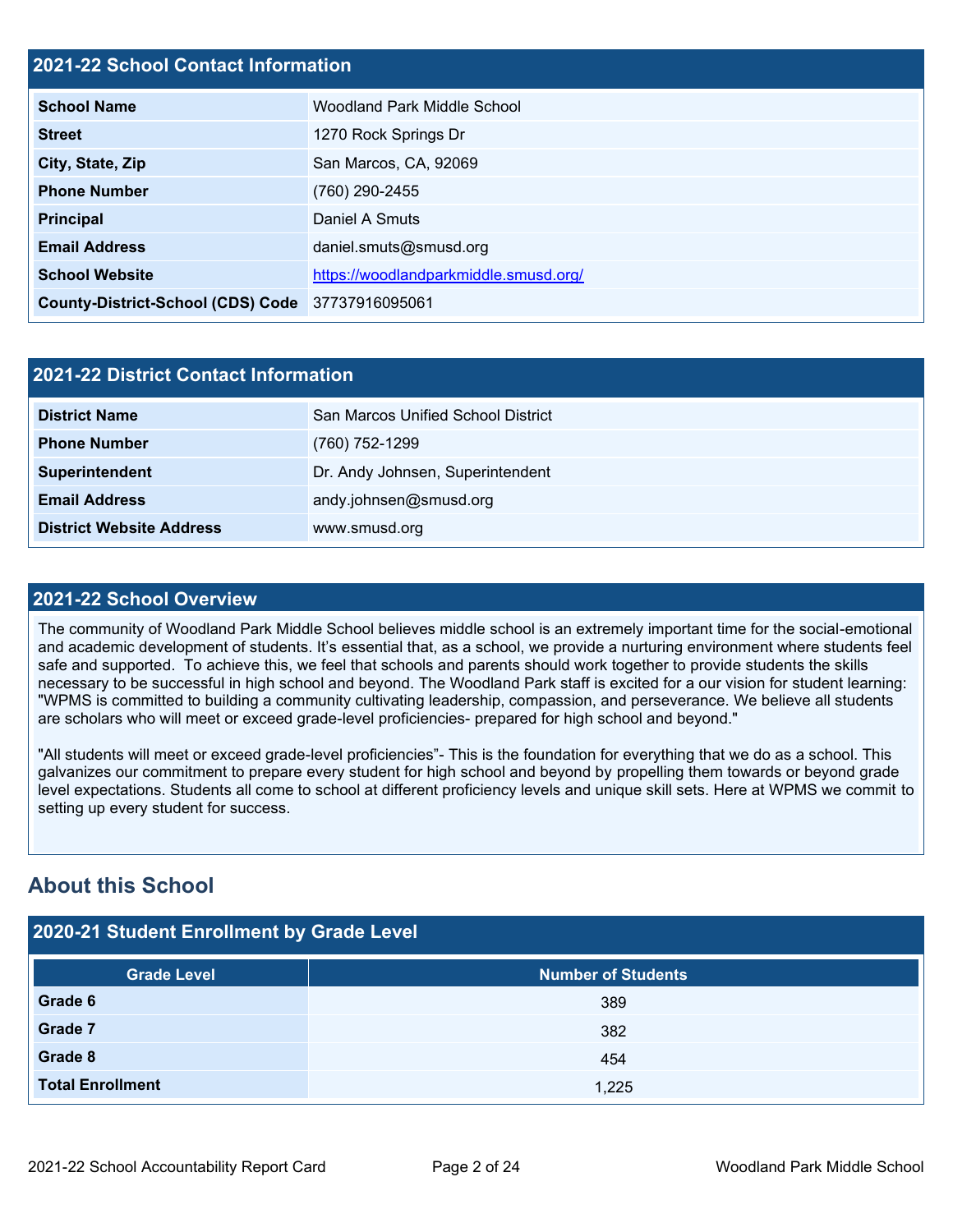## **2020-21 Student Enrollment by Student Group**

| <b>Student Group</b>                   | <b>Percent of Total Enrollment</b> |
|----------------------------------------|------------------------------------|
| American Indian or Alaska Native       | 1.9                                |
| <b>Asian</b>                           | 4.5                                |
| <b>Filipino</b>                        | 2.1                                |
| <b>Hispanic or Latino</b>              | 54.1                               |
| Native Hawaiian or Pacific Islander    | 0.4                                |
| <b>Two or More Races</b>               | 3.5                                |
| <b>White</b>                           | 33.5                               |
| <b>English Learners</b>                | 12.8                               |
| <b>Foster Youth</b>                    | 0.4                                |
| <b>Homeless</b>                        | 1.4                                |
| <b>Socioeconomically Disadvantaged</b> | 37.6                               |
| <b>Students with Disabilities</b>      | 16.1                               |

## **A. Conditions of Learning State Priority: Basic**

The SARC provides the following information relevant to the State priority: Basic (Priority 1):

- Degree to which teachers are appropriately assigned and fully credentialed in the subject area and for the pupils they are teaching;
- Pupils have access to standards-aligned instructional materials; and
- School facilities are maintained in good repair

Note: For more information refer to the Updated Teacher Equity Definitions web page at<https://www.cde.ca.gov/pd/ee/teacherequitydefinitions.asp>

## **2019-20 Teacher Preparation and Placement**

| <b>Authorization/Assignment</b>                                                                 | 2019-20     |
|-------------------------------------------------------------------------------------------------|-------------|
| Fully (Preliminary or Clear) Credentialed for Subject and Student Placement (properly assigned) | 54          |
| <b>Intern Credential Holders Properly Assigned</b>                                              | $\mathbf 0$ |
| Teachers Without Credentials and Misassignments ("ineffective" under ESSA)                      | 0           |
| Credentialed Teachers Assigned Out-of-Field ("out-of-field" under ESSA)                         | 0           |
| <b>Unknown</b>                                                                                  | 0           |
| <b>Total Teaching Positions</b>                                                                 | 54          |

Note: The data in this table is based on Full Time Equivalent (FTE) status. One FTE equals one staff member working full time; one FTE could also represent two staff members who each work 50 percent of full time. Additionally, an assignment is defined as a position that an educator is assigned to based on setting, subject, and grade level. An authorization is defined as the services that an educator is authorized to provide to students.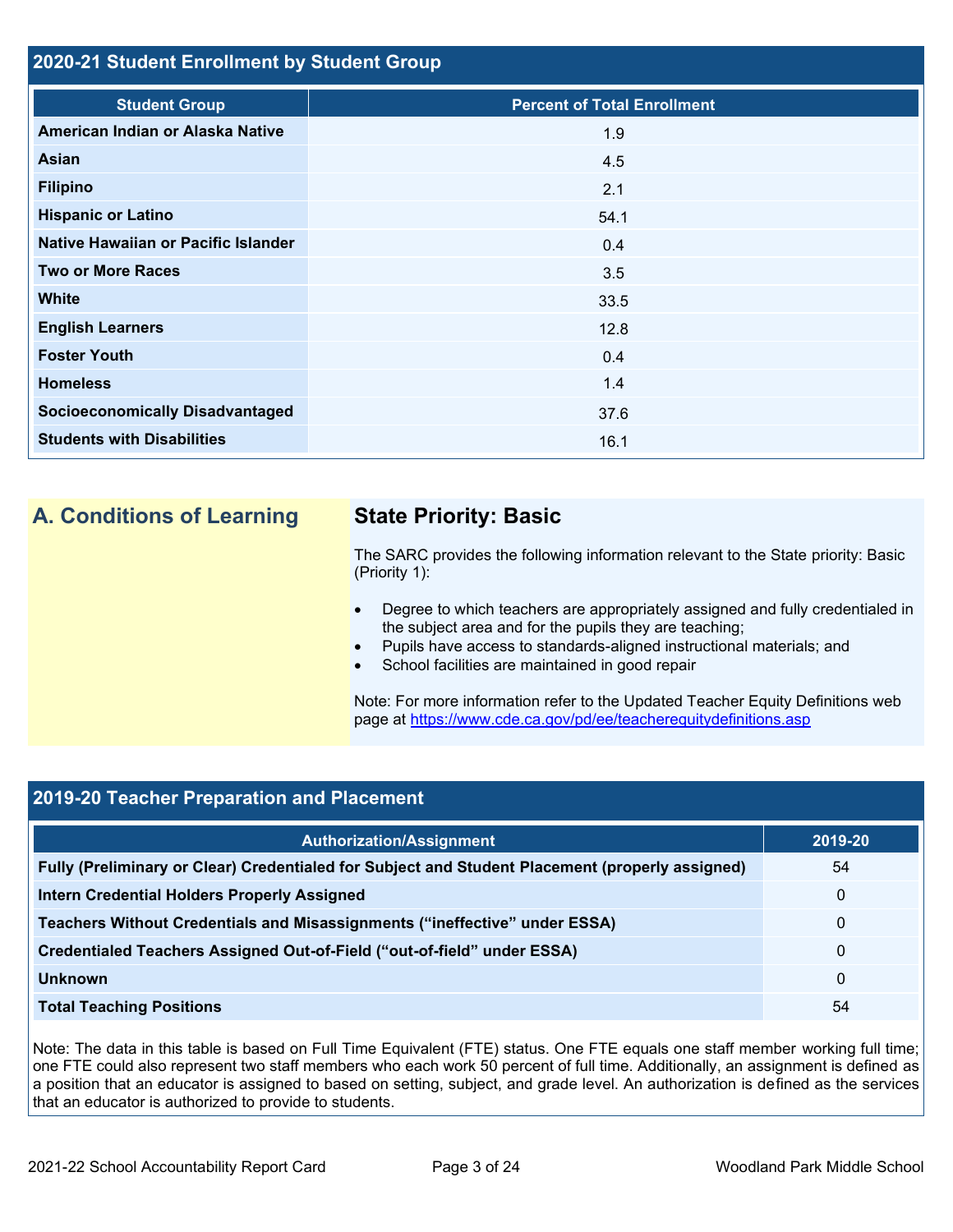## **2019-20 Teachers Without Credentials and Misassignments (considered "ineffective" under ESSA)**

| <b>Authorization/Assignment</b>                              | 2019-20      |
|--------------------------------------------------------------|--------------|
| <b>Permits and Waivers</b>                                   | $\Omega$     |
| <b>Misassignments</b>                                        | $\Omega$     |
| <b>Vacant Positions</b>                                      | $\Omega$     |
| <b>Total Teachers Without Credentials and Misassignments</b> | <sup>0</sup> |

# **2019-20 Credentialed Teachers Assigned Out-of-Field (considered "out-of-field" under ESSA)**

| <b>Indicator</b>                                       | 2019-20 |
|--------------------------------------------------------|---------|
| Credentialed Teachers Authorized on a Permit or Waiver | 0       |
| <b>Local Assignment Options</b>                        |         |
| <b>Total Out-of-Field Teachers</b>                     |         |

## **2019-20 Class Assignments**

| Indicator                                                                                                                                           | 2019-20 |
|-----------------------------------------------------------------------------------------------------------------------------------------------------|---------|
| <b>Misassignments for English Learners</b><br>(a percentage of all the classes with English learners taught by teachers that are misassigned)       | Ü       |
| No credential, permit or authorization to teach<br>(a percentage of all the classes taught by teachers with no record of an authorization to teach) | 0       |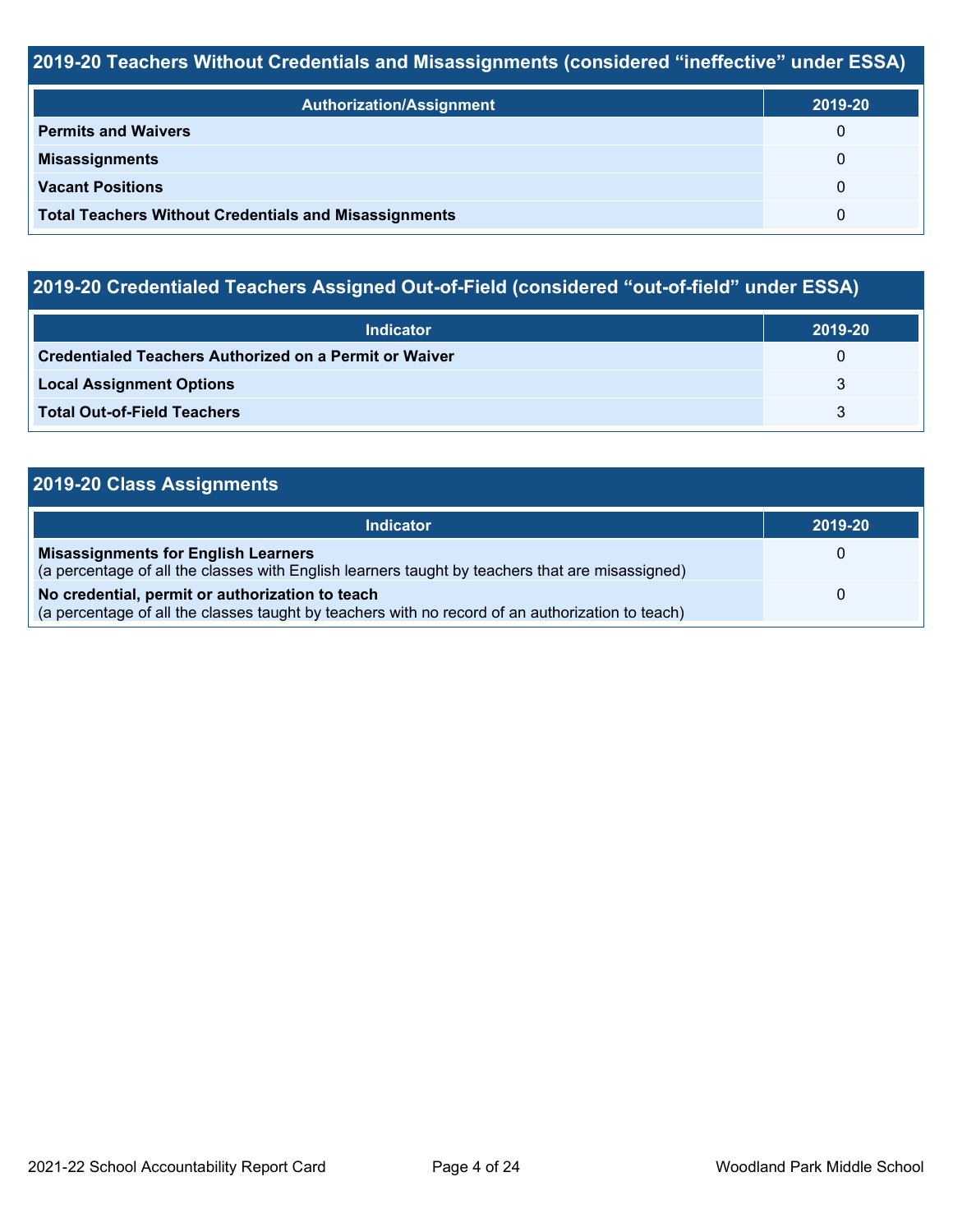## **2021-22 Quality, Currency, Availability of Textbooks and Other Instructional Materials**

Reading and Writing: Language Arts classes embody a rich blend of literature and informational text in which students are challenged to build their reading, writing, listening and speaking skills. The curriculum is based on the California Common Core Standards for English Language Arts and Literacy in History/Social Studies, and Technical Subjects (2010) that outlines a progression of expectations for what students should know and can do. Instruction guides students in comprehending text to determine central ideas and arguments, as well as uncovering the craft and structure within text. Students collaborate and share their ideas in conversation and through writing. As students' experience texts of increasing complexity, they build their capacity for college and career readiness.

Math: Students experience mathematics linked across grade levels and aligned to the State's content standards and framework finalized in 2013. Students develop foundational conceptual understanding along with procedural skills and fluency as they apply mathematics to solve real world inspired problems. Mathematics takes on greater relevance as students learn to think through their problem solving, share their thinking and examine the thinking of others. A sequence of courses beginning in 6th grade offers students opportunity to stretch their mathematical skills through high school.

Science: SMUSD has transitioned to the Next Generation Science Standards for California Public Schools adopted in September 2013, and continues to are incorporate the California Common Core State Standards in Literacy for Sciences that focus heavily on aspects of reading, writing and research. SMUSD has adopted the preferred integrated model for grades six through eight, using a phenomena-based approached to instruction. In grade six guiding concept from the California Science Framework is "systems within organisms and between them are adapted to Earth's climate systems." Students focus on the interaction between living systems and their physical environment and use physical science to explain processes within each of these systems. The guiding concept in grade seven builds on students' understanding of systems from grade six: "Natural processes and human activities cause energy to flow and matter to cycle through Earth's systems." Students track the cycling of matter and energy in chemical systems, food webs, the water cycle, and the rock cycle. Near the end of the year, students examine how human activities alter these systems. Integrated grade eight builds on the ideas of stability and change introduced at the end of grade seven with the guiding concept: "The processes that change Earth's systems at different spatial scales today also caused changes in the past." Students explain different episodes of mass extinction and species diversification during the first three instructional segments and then move to present-day changes at the end of the year. The course begins with students analyzing data about the diversity of species over the last 500 million years, which reveals evidence of several mass extinction events

Social Studies: Students build their understanding of the human story through historical analysis, a focus on geography and historical interpretation. Students in grade six expand their understanding of history by studying the people and events that ushered in the dawn of the major Western and non-Western ancient civiliza¬tions. Students in grade seven study the social, cultural, and technological changes that oc¬curred in Europe, Africa, and Asia in the years A.D. 500–1789. Students in grade eight study the ideas, issues, and events from the framing of the Constitution up to World War I, with an emphasis on America's role in the war. SMUSD teachers are incorporating the California History Social Studies Framework adopted in 2016 and the California Common Core State Standards in Literacy for History/Social Sciences that focus heavily on aspects of reading, writing and research.

| Year and month in which the data were collected |                                                                                                                                                         | 10/29/21 |                                                                |                                                                                    |
|-------------------------------------------------|---------------------------------------------------------------------------------------------------------------------------------------------------------|----------|----------------------------------------------------------------|------------------------------------------------------------------------------------|
| <b>Subject</b>                                  | Textbooks and Other Instructional Materials/year of<br><b>Adoption</b>                                                                                  |          | <b>From</b><br><b>Most</b><br><b>Recent</b><br><b>Adoption</b> | <b>Percent</b><br><b>Students</b><br><b>Lacking Own</b><br><b>Assigned</b><br>Copy |
| <b>Reading/Language Arts</b>                    | Springboard 2017                                                                                                                                        |          | Yes                                                            | $0\%$                                                                              |
| <b>Mathematics</b>                              | Big Ideas MATH: Course 1 (6th Grade), 2015<br>Course 2 (7th Grade), 2015<br>Course 2 Accelerated, 2015<br>Course 3 (8th Grade), 2015<br>Algebra 1, 2015 |          | Yes                                                            | $0\%$                                                                              |
| <b>Science</b>                                  | Focus on Earth, Physical, and Life Science, 2008                                                                                                        |          | Yes                                                            | $0\%$                                                                              |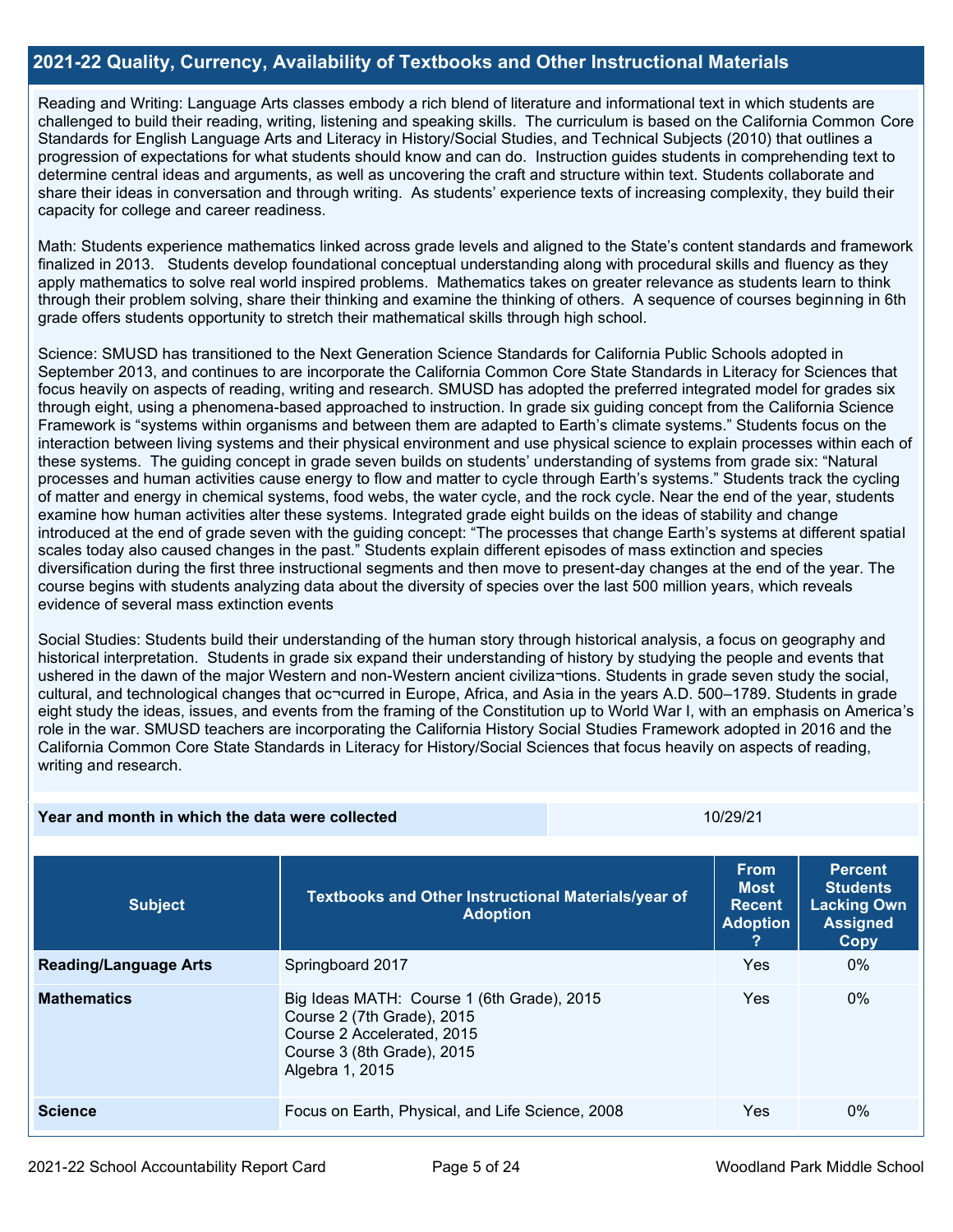| <b>History-Social Science</b>                          | World History & US History, 2020 | Yes | 0% |
|--------------------------------------------------------|----------------------------------|-----|----|
| <b>Foreign Language</b>                                | Springboard, 2017                | Yes | 0% |
| <b>Health</b>                                          |                                  |     |    |
| <b>Visual and Performing Arts</b>                      |                                  |     |    |
| <b>Science Laboratory Equipment</b><br>$(grades 9-12)$ |                                  |     |    |

## **School Facility Conditions and Planned Improvements**

#### School Facility Conditions and Planned Improvements

Woodland Park Middle School opened its doors in 1997. The campus has state-of-the-art facilities for its approximately 1,230 students including 13 buildings, 57 classrooms (including nine relocatable), a multipurpose room, a library, a gym, a fitness center and an administration building. Recently, the front office area, band room, and Performing Arts Center (PAC) have been updated and remodeled. In 2014 we added additional shade structures in our outdoor eating area.

#### Cleaning Process and Schedule

The district governing board has adopted cleaning standards for all schools in the district. A summary of these standards is available at the school office and at the district office. The principal works daily with the custodial staff to develop cleaning schedules to ensure a clean and safe school.

#### Maintenance and Repair

District maintenance staff ensures that the repairs necessary to keep the school in good repair and working order are completed in a timely manner. A work order process is used to ensure efficient service and that emergency repairs are given the highest priority.

| Year and month of the most recent FIT report |  |  |  |
|----------------------------------------------|--|--|--|
|                                              |  |  |  |

**Year and month of the most recent FIT report** 10/15/2021 - 10/15/2021

| <b>System Inspected</b>                              | Rate<br>Good | <b>Rate</b><br>Fair | Rate<br>Poor | <b>Repair Needed and Action Taken or Planned</b>                                                                                                                                                                                                                                                                                                                                                                                                                                                                                                                    |
|------------------------------------------------------|--------------|---------------------|--------------|---------------------------------------------------------------------------------------------------------------------------------------------------------------------------------------------------------------------------------------------------------------------------------------------------------------------------------------------------------------------------------------------------------------------------------------------------------------------------------------------------------------------------------------------------------------------|
| <b>Systems:</b><br>Gas Leaks, Mechanical/HVAC, Sewer | X            |                     |              |                                                                                                                                                                                                                                                                                                                                                                                                                                                                                                                                                                     |
| Interior:<br><b>Interior Surfaces</b>                |              | X                   |              | 100 Work Room:<br>4: (D) Ceiling tiles are stained<br>400 Work Room:<br>4: (D) Ceiling tiles are stained<br>ASB:<br>4: (D) Ceiling tiles missing, damaged or loose<br>Boys RR:<br>4: (D) Walls have damage from cracks, tears,<br>holes or water damage<br>8: (D) Partitions/stall doors (if partitions have<br>been designed for doors) are missing, damaged,<br>not securely attached or non-functional<br>Custodial:<br>4: (D) Ceiling tiles are stained<br>Library Office:<br>4: (D) Ceiling tiles are stained<br>Room 105:<br>4: (D) Ceiling tiles are stained |
|                                                      |              |                     |              |                                                                                                                                                                                                                                                                                                                                                                                                                                                                                                                                                                     |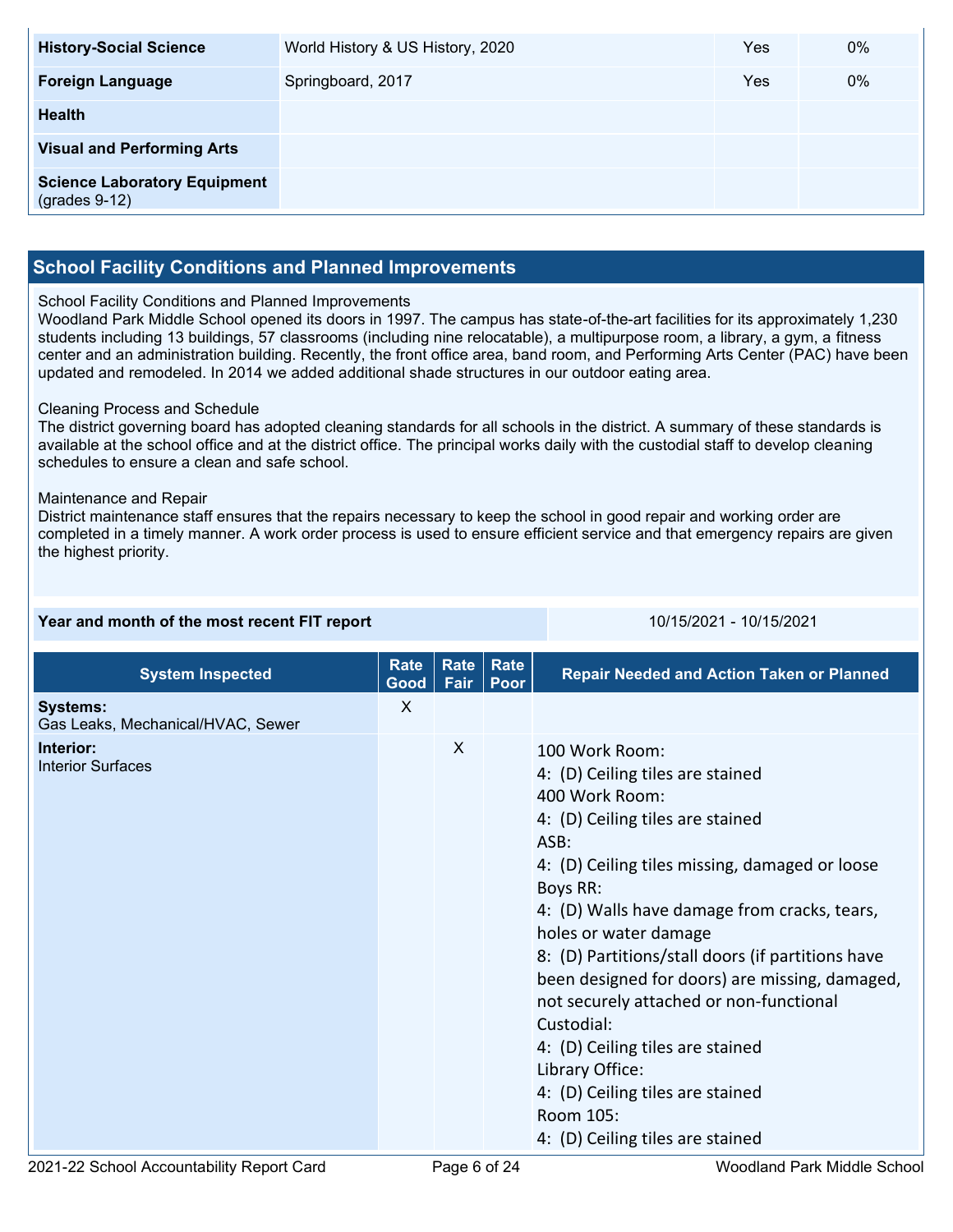| <b>School Facility Conditions and Planned Improvements</b>          |   |                                                                                                                                                                                                                                                                                                                                                                                                                                                                                                                                                                         |
|---------------------------------------------------------------------|---|-------------------------------------------------------------------------------------------------------------------------------------------------------------------------------------------------------------------------------------------------------------------------------------------------------------------------------------------------------------------------------------------------------------------------------------------------------------------------------------------------------------------------------------------------------------------------|
|                                                                     |   | Room 303 Work Room:<br>4: (D) Ceiling tiles are stained<br>Room 305:<br>4: (D) Ceiling tiles missing, damaged or loose<br>Room 401:<br>4: (D) Ceiling tiles are stained<br>Room 404:<br>4: Missing mini blind<br>Room 505:<br>4: (D) Ceiling tiles are stained<br>7: (D) lighting fixture or bulbs are not working or<br>missing<br>Room 506:<br>4: (D) Ceiling tiles are stained<br>Room 600:<br>4: (D) Ceiling tiles are stained<br>Room 709:<br>4: (D) Ceiling tiles missing, damaged or loose<br>Ceiling brackets loose                                             |
| <b>Cleanliness:</b><br>Overall Cleanliness, Pest/Vermin Infestation | X |                                                                                                                                                                                                                                                                                                                                                                                                                                                                                                                                                                         |
| <b>Electrical</b>                                                   | X | Electrical:<br>7: (D) Electrical panel blocked<br>Girls Lockers:<br>7: (D) lighting fixture or bulbs are not working or<br>missing<br>Men RR:<br>7: (D) Lighting covers are missing, damaged, or<br>loose<br>Outside PE Storage:<br>7: (D) lighting fixture or bulbs are not working or<br>missing<br>Room 505:<br>4: (D) Ceiling tiles are stained<br>7: (D) lighting fixture or bulbs are not working or<br>missing<br>Room 702:<br>7: (D) Lighting covers are missing, damaged, or<br>loose<br>Room 710:<br>7: (D) Lighting covers are missing, damaged, or<br>loose |
| <b>Restrooms/Fountains:</b><br>Restrooms, Sinks/ Fountains          | X | Boys RR:<br>4: (D) Walls have damage from cracks, tears,<br>holes or water damage                                                                                                                                                                                                                                                                                                                                                                                                                                                                                       |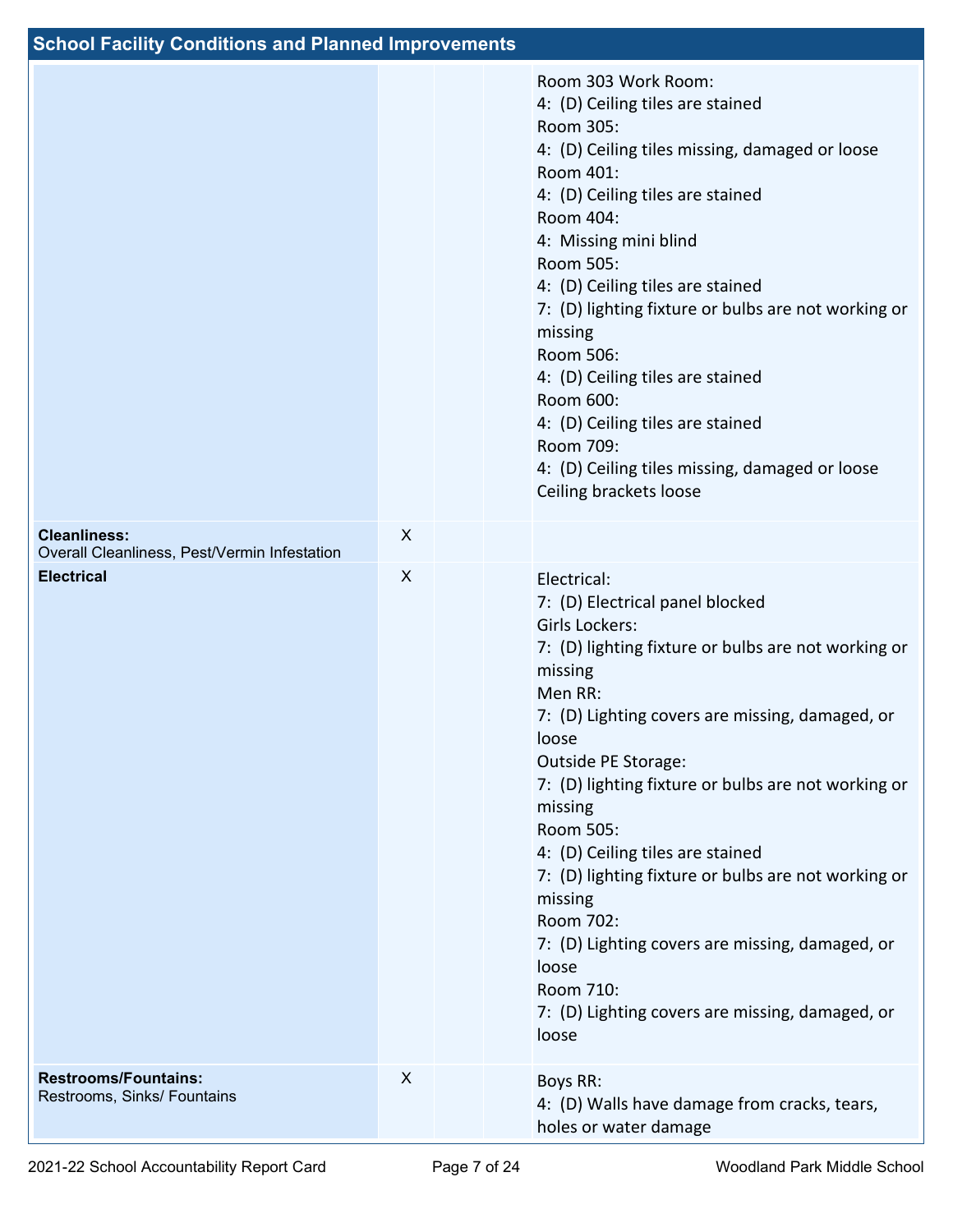| <b>School Facility Conditions and Planned Improvements</b>                    |                           |  |                                                                                                                                                                                                                                                                                                                                  |  |  |  |
|-------------------------------------------------------------------------------|---------------------------|--|----------------------------------------------------------------------------------------------------------------------------------------------------------------------------------------------------------------------------------------------------------------------------------------------------------------------------------|--|--|--|
|                                                                               |                           |  | 8: (D) Partitions/stall doors (if partitions have<br>been designed for doors) are missing, damaged,<br>not securely attached or non-functional<br>Room 204:<br>9: (D) Sink/fountain is not working<br>Room 612:<br>9: (D) Sink/fountain is turned off                                                                            |  |  |  |
| Safety:<br>Fire Safety, Hazardous Materials                                   | X                         |  |                                                                                                                                                                                                                                                                                                                                  |  |  |  |
| <b>Structural:</b><br>Structural Damage, Roofs                                | $\boldsymbol{\mathsf{X}}$ |  | Kitchen:<br>13: (D) Vegetation growing in gutters<br>North Mall Hall:<br>13: (D) Wet ceiling tiles or walls inside the<br>classroom indicating an active roof leak                                                                                                                                                               |  |  |  |
| <b>External:</b><br>Playground/School Grounds, Windows/<br>Doors/Gates/Fences | X                         |  | Counselor 1:<br>15: (D) Loose or sticky door locks and latches<br>Electrical:<br>15: (D) Locks and other security hardware are<br>not functioning properly<br>Office Manager:<br>15: (D) Loose or sticky door locks and latches<br>Staff RR 612 #1:<br>15: (D) Locks and other security hardware are<br>not functioning properly |  |  |  |

| <b>Overall Facility Rate</b> |      |      |      |  |  |  |  |
|------------------------------|------|------|------|--|--|--|--|
| <b>Exemplary</b>             | Good | Fair | Poor |  |  |  |  |
|                              |      |      |      |  |  |  |  |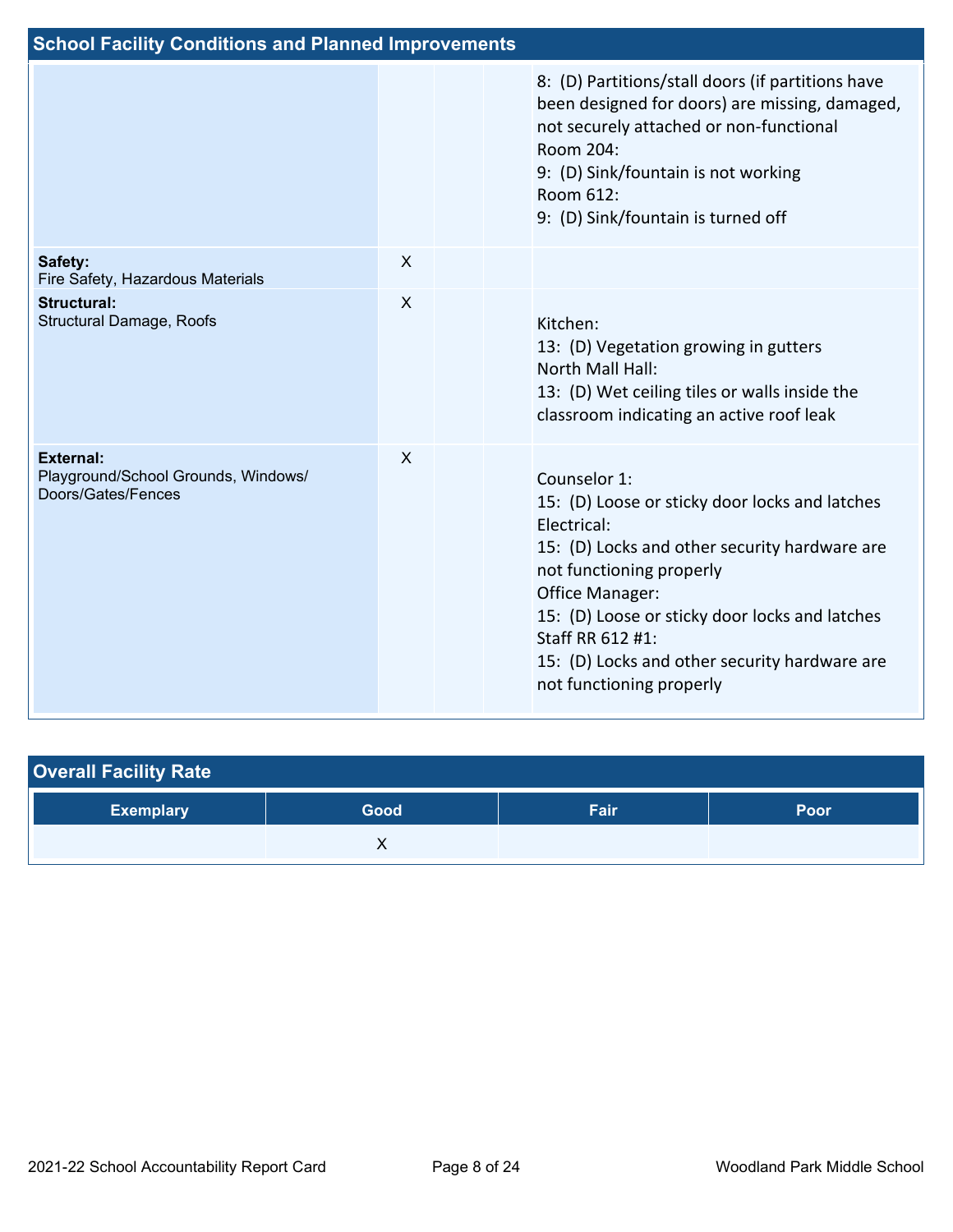## **B. Pupil Outcomes State Priority: Pupil Achievement**

The SARC provides the following information relevant to the State priority: Pupil Achievement (Priority 4):

#### **Statewide Assessments**

(i.e., California Assessment of Student Performance and Progress [CAASPP] System includes the Smarter Balanced Summative Assessments for students in the general education population and the California Alternate Assessments [CAAs] for English language arts/literacy [ELA] and mathematics given in grades three through eight and grade eleven. Only eligible students may participate in the administration of the CAAs. CAAs items are aligned with alternate achievement standards, which are linked with the Common Core State Standards [CCSS] for students with the most significant cognitive disabilities).

The CAASPP System encompasses the following assessments and student participation requirements:

- 1. **Smarter Balanced Summative Assessments and CAAs for ELA** in grades three through eight and grade eleven.
- 2. **Smarter Balanced Summative Assessments and CAAs for mathematics** in grades three through eight and grade eleven.
- 3. **California Science Test (CAST) and CAAs for Science** in grades five, eight, and once in high school (i.e., grade ten, eleven, or twelve).

#### **SARC Reporting in the 2020-2021 School Year Only**

Where the most viable option, LEAs were required to administer the statewide summative assessment in ELA and mathematics. Where a statewide summative assessment was not the most viable option for the LEA (or for one or more gradelevel[s] within the LEA) due to the pandemic, LEAs were allowed to report results from a different assessment that met the criteria established by the State Board of Education (SBE) on March 16, 2021. The assessments were required to be:

- Aligned with CA CCSS for ELA and mathematics;
- Available to students in grades 3 through 8, and grade 11; and
- Uniformly administered across a grade, grade span, school, or district to all eligible students.

#### **Options**

Note that the CAAs could only be administered in-person following health and safety requirements. If it was not viable for the LEA to administer the CAAs in person with health and safety guidelines in place, the LEA was directed to not administer the tests. There were no other assessment options available for the CAAs. Schools administered the Smarter Balanced Summative Assessments for ELA and mathematics, other assessments that meet the SBE criteria, or a combination of both, and they could only choose one of the following:

- Smarter Balanced ELA and mathematics summative assessments;
- Other assessments meeting the SBE criteria; or
- Combination of Smarter Balanced ELA and mathematics summative assessments and other assessments.

The percentage of students who have successfully completed courses that satisfy the requirements for entrance to the University of California and the California State University, or career technical education sequences or programs of study.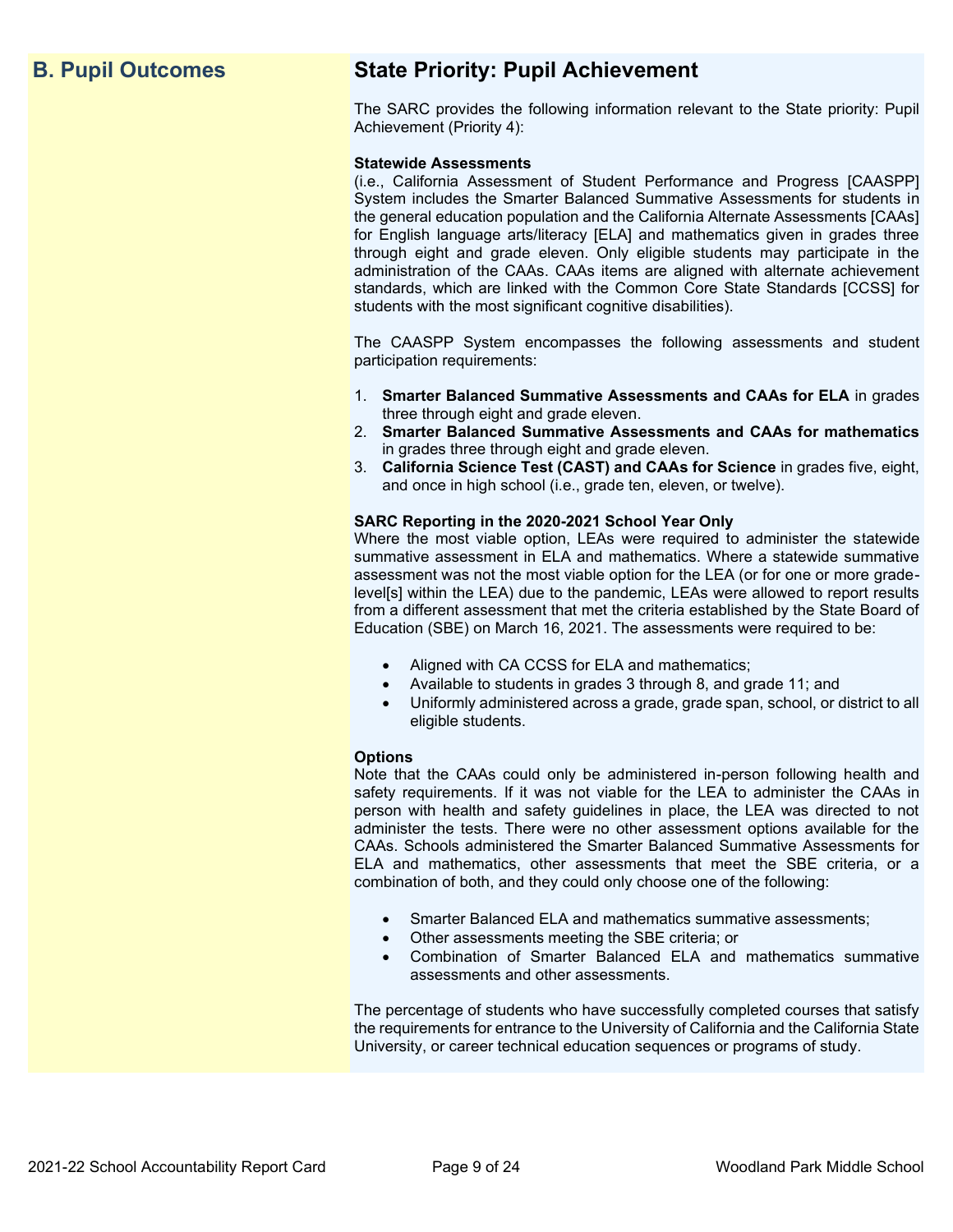## **Percentage of Students Meeting or Exceeding the State Standard on CAASPP**

This table displays CAASPP test results in ELA and mathematics for all students grades three through eight and grade eleven taking and completing a state-administered assessment.

The 2019-2020 data cells with N/A values indicate that the 2019-2020 data are not available due to the COVID-19 pandemic and resulting summative test suspension. The Executive Order N-30-20 was issued which waived the assessment, accountability, and reporting requirements for the 2019-2020 school year.

The 2020-2021 data cells have N/A values because these data are not comparable to other year data due to the COVID-19 pandemic during the 2020-2021 school year. Where the CAASPP assessments in ELA and/or mathematics is not the most viable option, the LEAs were allowed to administer local assessments. Therefore, the 2020-2021 data between school years for the school, district, state are not an accurate comparison. As such, it is inappropriate to compare results of the 2020-2021 school year to other school years.

| Subject                                                              | <b>School</b><br>2019-20 | <b>School</b><br>2020-21 | <b>District</b><br>2019-20 | <b>District</b><br>2020-21 | <b>State</b><br>2019-20 | <b>State</b><br>2020-21 |
|----------------------------------------------------------------------|--------------------------|--------------------------|----------------------------|----------------------------|-------------------------|-------------------------|
| <b>English Language Arts/Literacy</b><br>$\left($ grades 3-8 and 11) | N/A                      | N/A                      | N/A                        | N/A                        | N/A                     | N/A                     |
| <b>Mathematics</b><br>$(grades 3-8 and 11)$                          | N/A                      | N/A                      | N/A                        | N/A                        | N/A                     | N/A                     |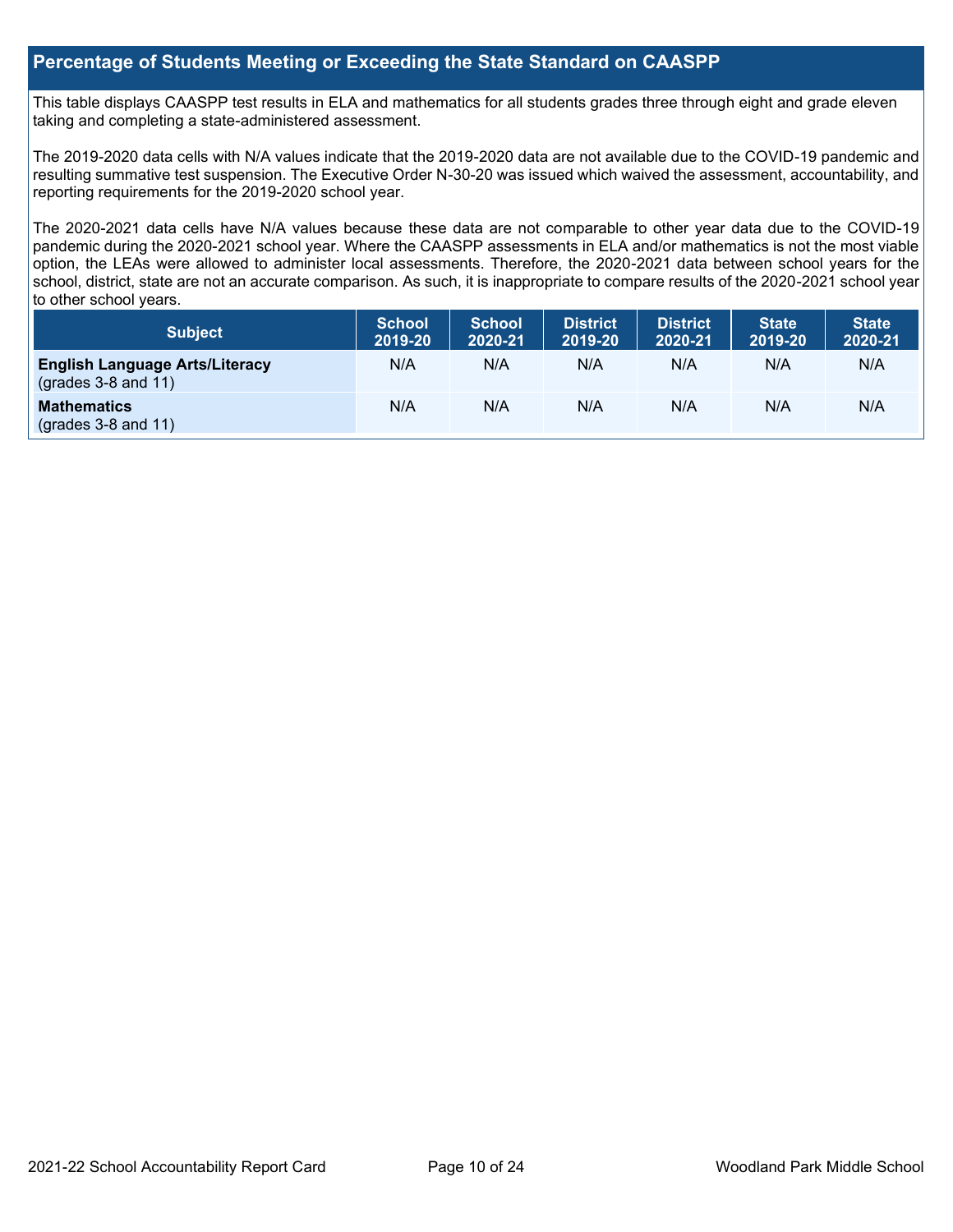## **2020-21 CAASPP Test Results in ELA by Student Group**

This table displays CAASPP test results in ELA by student group for students grades three through eight and grade eleven taking and completing a state-administered assessment. The CDE will populate this table for schools in cases where the school administered the CAASPP assessment. In cases where the school administered a local assessment instead of CAASPP, the CDE will populate this table with "NT" values, meaning this school did not test students using the CAASPP. See the local assessment(s) table for more information.

| <b>CAASPP</b><br><b>Student Groups</b>               | <b>CAASPP</b><br><b>Total</b><br><b>Enrollment</b> | <b>CAASPP</b><br><b>Number</b><br><b>Tested</b> | <b>CAASPP</b><br><b>Percent</b><br><b>Tested</b> | <b>CAASPP</b><br><b>Percent</b><br><b>Not Tested</b> | <b>CAASPP</b><br><b>Percent</b><br>Met or<br><b>Exceeded</b> |
|------------------------------------------------------|----------------------------------------------------|-------------------------------------------------|--------------------------------------------------|------------------------------------------------------|--------------------------------------------------------------|
| <b>All Students</b>                                  | 1229                                               | <b>NT</b>                                       | <b>NT</b>                                        | <b>NT</b>                                            | <b>NT</b>                                                    |
| <b>Female</b>                                        | 600                                                | <b>NT</b>                                       | <b>NT</b>                                        | <b>NT</b>                                            | <b>NT</b>                                                    |
| <b>Male</b>                                          | 626                                                | <b>NT</b>                                       | <b>NT</b>                                        | <b>NT</b>                                            | <b>NT</b>                                                    |
| American Indian or Alaska Native                     | $\overline{\phantom{a}}$                           | <b>NT</b>                                       | <b>NT</b>                                        | <b>NT</b>                                            | <b>NT</b>                                                    |
| <b>Asian</b>                                         | 55                                                 | <b>NT</b>                                       | <b>NT</b>                                        | <b>NT</b>                                            | <b>NT</b>                                                    |
| <b>Black or African American</b>                     | 21                                                 | <b>NT</b>                                       | <b>NT</b>                                        | <b>NT</b>                                            | <b>NT</b>                                                    |
| <b>Filipino</b>                                      | 24                                                 | <b>NT</b>                                       | <b>NT</b>                                        | <b>NT</b>                                            | <b>NT</b>                                                    |
| <b>Hispanic or Latino</b>                            | 665                                                | <b>NT</b>                                       | <b>NT</b>                                        | <b>NT</b>                                            | <b>NT</b>                                                    |
| <b>Native Hawaiian or Pacific Islander</b>           | $\qquad \qquad -$                                  | <b>NT</b>                                       | <b>NT</b>                                        | <b>NT</b>                                            | <b>NT</b>                                                    |
| <b>Two or More Races</b>                             | 46                                                 | <b>NT</b>                                       | <b>NT</b>                                        | <b>NT</b>                                            | <b>NT</b>                                                    |
| <b>White</b>                                         | 410                                                | <b>NT</b>                                       | <b>NT</b>                                        | <b>NT</b>                                            | <b>NT</b>                                                    |
| <b>English Learners</b>                              | 153                                                | <b>NT</b>                                       | <b>NT</b>                                        | <b>NT</b>                                            | <b>NT</b>                                                    |
| <b>Foster Youth</b>                                  | $\overline{\phantom{a}}$                           | <b>NT</b>                                       | <b>NT</b>                                        | <b>NT</b>                                            | <b>NT</b>                                                    |
| <b>Homeless</b>                                      | 34                                                 | <b>NT</b>                                       | <b>NT</b>                                        | <b>NT</b>                                            | <b>NT</b>                                                    |
| <b>Military</b>                                      | $\mathbf 0$                                        | $\mathbf 0$                                     | $\mathbf 0$                                      | $\mathbf 0$                                          | 0                                                            |
| <b>Socioeconomically Disadvantaged</b>               | 383                                                | <b>NT</b>                                       | <b>NT</b>                                        | <b>NT</b>                                            | <b>NT</b>                                                    |
| <b>Students Receiving Migrant Education Services</b> | 15                                                 | <b>NT</b>                                       | <b>NT</b>                                        | <b>NT</b>                                            | <b>NT</b>                                                    |
| <b>Students with Disabilities</b>                    | 207                                                | <b>NT</b>                                       | <b>NT</b>                                        | <b>NT</b>                                            | <b>NT</b>                                                    |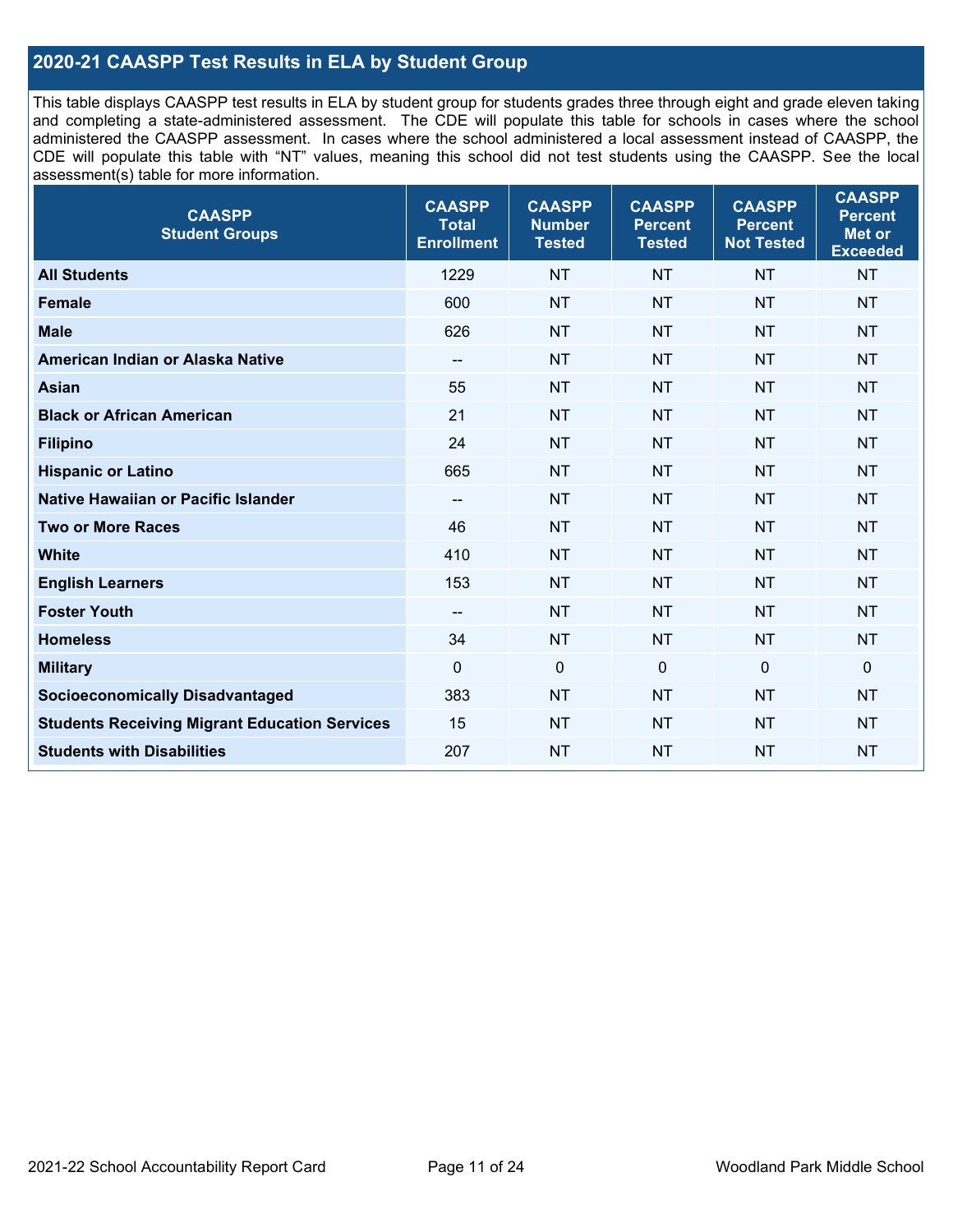## **2020-21 CAASPP Test Results in Math by Student Group**

This table displays CAASPP test results in Math by student group for students grades three through eight and grade eleven taking and completing a state-administered assessment. The CDE will populate this table for schools in cases where the school administered the CAASPP assessment. In cases where the school administered a local assessment instead of CAASPP, the CDE will populate this table with "NT" values, meaning this school did not test students using the CAASPP. See the local assessment(s) table for more information.

| <b>CAASPP</b><br><b>Student Groups</b>               | <b>CAASPP</b><br><b>Total</b><br><b>Enrollment</b> | <b>CAASPP</b><br><b>Number</b><br><b>Tested</b> | <b>CAASPP</b><br><b>Percent</b><br><b>Tested</b> | <b>CAASPP</b><br><b>Percent</b><br><b>Not Tested</b> | <b>CAASPP</b><br><b>Percent</b><br><b>Met or</b><br><b>Exceeded</b> |
|------------------------------------------------------|----------------------------------------------------|-------------------------------------------------|--------------------------------------------------|------------------------------------------------------|---------------------------------------------------------------------|
| <b>All Students</b>                                  | 1229                                               | <b>NT</b>                                       | <b>NT</b>                                        | <b>NT</b>                                            | <b>NT</b>                                                           |
| <b>Female</b>                                        | 600                                                | <b>NT</b>                                       | <b>NT</b>                                        | <b>NT</b>                                            | <b>NT</b>                                                           |
| <b>Male</b>                                          | 626                                                | <b>NT</b>                                       | <b>NT</b>                                        | <b>NT</b>                                            | <b>NT</b>                                                           |
| American Indian or Alaska Native                     | $\hspace{0.05cm}$ – $\hspace{0.05cm}$              | <b>NT</b>                                       | <b>NT</b>                                        | <b>NT</b>                                            | <b>NT</b>                                                           |
| <b>Asian</b>                                         | 55                                                 | <b>NT</b>                                       | <b>NT</b>                                        | <b>NT</b>                                            | <b>NT</b>                                                           |
| <b>Black or African American</b>                     | 21                                                 | <b>NT</b>                                       | <b>NT</b>                                        | <b>NT</b>                                            | <b>NT</b>                                                           |
| <b>Filipino</b>                                      | 24                                                 | <b>NT</b>                                       | <b>NT</b>                                        | <b>NT</b>                                            | <b>NT</b>                                                           |
| <b>Hispanic or Latino</b>                            | 665                                                | <b>NT</b>                                       | <b>NT</b>                                        | <b>NT</b>                                            | <b>NT</b>                                                           |
| Native Hawaiian or Pacific Islander                  | $\hspace{0.05cm}$ – $\hspace{0.05cm}$              | <b>NT</b>                                       | <b>NT</b>                                        | <b>NT</b>                                            | <b>NT</b>                                                           |
| <b>Two or More Races</b>                             | 46                                                 | <b>NT</b>                                       | <b>NT</b>                                        | <b>NT</b>                                            | <b>NT</b>                                                           |
| <b>White</b>                                         | 410                                                | <b>NT</b>                                       | <b>NT</b>                                        | <b>NT</b>                                            | <b>NT</b>                                                           |
| <b>English Learners</b>                              | 153                                                | <b>NT</b>                                       | <b>NT</b>                                        | <b>NT</b>                                            | <b>NT</b>                                                           |
| <b>Foster Youth</b>                                  | $\overline{\phantom{m}}$                           | <b>NT</b>                                       | <b>NT</b>                                        | <b>NT</b>                                            | <b>NT</b>                                                           |
| <b>Homeless</b>                                      | 34                                                 | <b>NT</b>                                       | <b>NT</b>                                        | <b>NT</b>                                            | <b>NT</b>                                                           |
| <b>Military</b>                                      | $\mathbf{0}$                                       | $\mathbf 0$                                     | $\mathbf 0$                                      | $\mathbf 0$                                          | $\mathbf 0$                                                         |
| <b>Socioeconomically Disadvantaged</b>               | 383                                                | <b>NT</b>                                       | <b>NT</b>                                        | <b>NT</b>                                            | <b>NT</b>                                                           |
| <b>Students Receiving Migrant Education Services</b> | 15                                                 | <b>NT</b>                                       | <b>NT</b>                                        | <b>NT</b>                                            | <b>NT</b>                                                           |
| <b>Students with Disabilities</b>                    | 207                                                | <b>NT</b>                                       | <b>NT</b>                                        | <b>NT</b>                                            | <b>NT</b>                                                           |

## **2020-21 Local Assessment Test Results in ELA by Student Group**

This table displays Local Assessment test results in ELA by student group for students grades three through eight and grade eleven. LEAs/schools will populate this table for schools in cases where the school administered a local assessment. In cases where the school administered the CAASPP assessment, LEAs/schools will populate this table with "N/A" values in all cells, meaning this table is Not Applicable for this school.

| <b>iReady</b><br><b>Student Groups</b> | <b>iReady</b><br><b>Total</b><br><b>Enrollment</b> | <b>iReady</b><br><b>Number</b><br><b>Tested</b> | <b>iReady</b><br><b>Percent</b><br><b>Tested</b> | <b>iReady</b><br><b>Percent</b><br><b>Not Tested</b> | <b>iReady</b><br><b>Percent</b><br>At or Above<br><b>Grade Level</b> |
|----------------------------------------|----------------------------------------------------|-------------------------------------------------|--------------------------------------------------|------------------------------------------------------|----------------------------------------------------------------------|
| <b>All Students</b>                    | 1225                                               | 1066                                            | 87%                                              | 13%                                                  | 48%                                                                  |
| <b>Female</b>                          | 600                                                | 520                                             | 87%                                              | 13%                                                  | 52%                                                                  |
| <b>Male</b>                            | 625                                                | 546                                             | 87%                                              | 13%                                                  | 45%                                                                  |
| American Indian or Alaska Native       | 23                                                 | 18                                              | 78%                                              | 22%                                                  | 56%                                                                  |
| Asian                                  | 55                                                 | 53                                              | 96%                                              | 4%                                                   | 74%                                                                  |

2021-22 School Accountability Report Card Page 12 of 24 Woodland Park Middle School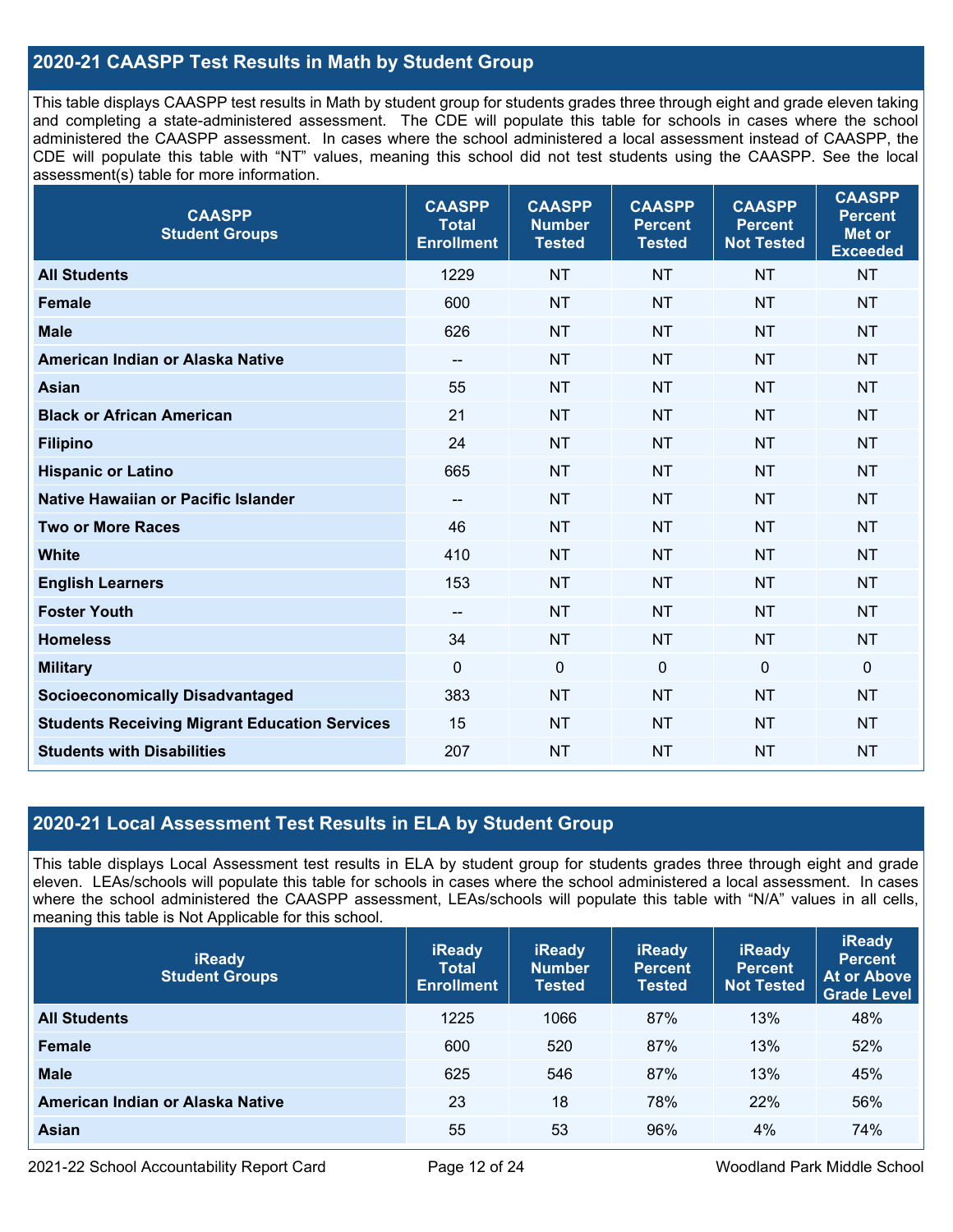| <b>Filipino</b>                                                                            | 26  | 24  | 92%   | 8%   | 79% |  |  |
|--------------------------------------------------------------------------------------------|-----|-----|-------|------|-----|--|--|
| <b>Hispanic or Latino</b>                                                                  | 663 | 571 | 86%   | 14%  | 35% |  |  |
| Native Hawaiian or Pacific Islander                                                        | 5   | 3   | 60%   | 40%  | 67% |  |  |
| <b>Two or More Races</b>                                                                   | 43  | 39  | 91%   | 9%   | 69% |  |  |
| <b>White</b>                                                                               | 410 | 358 | 87%   | 13%  | 61% |  |  |
| <b>English Learners</b>                                                                    | 157 | 130 | 83%   | 17%  | 7%  |  |  |
| <b>Foster Youth</b>                                                                        | 5   |     | $0\%$ | 100% |     |  |  |
| <b>Homeless</b>                                                                            | 17  | 13  | 76%   | 24%  | 18% |  |  |
| <b>Socioeconomically Disadvantaged</b>                                                     | 461 | 371 | 80%   | 20%  | 30% |  |  |
| <b>Students Receiving Migrant Education Services</b>                                       | 15  | 13  | 87%   | 13%  | 1%  |  |  |
| <b>Students with Disabilities</b>                                                          | 198 | 146 | 74%   | 26%  | 15% |  |  |
| *At or above the grade-level standard in the context of the local assessment administered. |     |     |       |      |     |  |  |

## **2020-21 Local Assessment Test Results in Math by Student Group**

This table displays Local Assessment test results in Math by student group for students grades three through eight and grade eleven. LEAs/schools will populate this table for schools in cases where the school administered a local assessment. In cases where the school administered the CAASPP assessment, LEAs/schools will populate this table with "N/A" values in all cells, meaning this table is Not Applicable for this school.

| <b>iReady</b><br><b>Student Groups</b>               | <b>iReady</b><br><b>Total</b><br><b>Enrollment</b> | <b>iReady</b><br><b>Number</b><br><b>Tested</b> | <b>iReady</b><br><b>Percent</b><br><b>Tested</b> | <b>iReady</b><br><b>Percent</b><br><b>Not Tested</b>                                       | <b>iReady</b><br><b>Percent</b><br><b>At or Above</b><br><b>Grade Level</b> |  |  |  |  |  |  |
|------------------------------------------------------|----------------------------------------------------|-------------------------------------------------|--------------------------------------------------|--------------------------------------------------------------------------------------------|-----------------------------------------------------------------------------|--|--|--|--|--|--|
| <b>All Students</b>                                  | 1225                                               | 1061                                            | 87%                                              | 13%                                                                                        | 36%                                                                         |  |  |  |  |  |  |
| <b>Female</b>                                        | 600                                                | 515                                             | 86%                                              | 14%                                                                                        | 36%                                                                         |  |  |  |  |  |  |
| <b>Male</b>                                          | 625                                                | 546                                             | 87%                                              | 13%                                                                                        | 37%                                                                         |  |  |  |  |  |  |
| American Indian or Alaska Native                     | 23                                                 | 14                                              | 61%                                              | 39%                                                                                        | 43%                                                                         |  |  |  |  |  |  |
| <b>Asian</b>                                         | 55                                                 | 51                                              | 93%                                              | 7%                                                                                         | 67%                                                                         |  |  |  |  |  |  |
| <b>Filipino</b>                                      | 26                                                 | 25                                              | 96%                                              | 4%                                                                                         | 52%                                                                         |  |  |  |  |  |  |
| <b>Hispanic or Latino</b>                            | 663                                                | 572                                             | 86%                                              | 14%                                                                                        | 27%                                                                         |  |  |  |  |  |  |
| Native Hawaiian or Pacific Islander                  | 5                                                  | $\mathfrak{S}$                                  | 60%                                              | 40%                                                                                        | 67%                                                                         |  |  |  |  |  |  |
| <b>Two or More Races</b>                             | 43                                                 | 40                                              | 93%                                              | 7%                                                                                         | 45%                                                                         |  |  |  |  |  |  |
| <b>White</b>                                         | 410                                                | 356                                             | 87%                                              | 13%                                                                                        | 46%                                                                         |  |  |  |  |  |  |
| <b>English Learners</b>                              | 157                                                | 129                                             | 82%                                              | 18%                                                                                        | 4%                                                                          |  |  |  |  |  |  |
| <b>Foster Youth</b>                                  | 5                                                  | $\mathbf 0$                                     | $0\%$                                            | 100%                                                                                       | $0\%$                                                                       |  |  |  |  |  |  |
| <b>Homeless</b>                                      | 17                                                 | 14                                              | 82%                                              | 18%                                                                                        | 21%                                                                         |  |  |  |  |  |  |
| <b>Socioeconomically Disadvantaged</b>               | 461                                                | 378                                             | 82%                                              | 18%                                                                                        | 23%                                                                         |  |  |  |  |  |  |
| <b>Students Receiving Migrant Education Services</b> | 15                                                 | 12                                              | 80%                                              | 20%                                                                                        | 17%                                                                         |  |  |  |  |  |  |
| <b>Students with Disabilities</b>                    | 198                                                | 151                                             | 76%                                              | 24%                                                                                        | 6%                                                                          |  |  |  |  |  |  |
|                                                      |                                                    |                                                 |                                                  | *At or above the grade-level standard in the context of the local assessment administered. |                                                                             |  |  |  |  |  |  |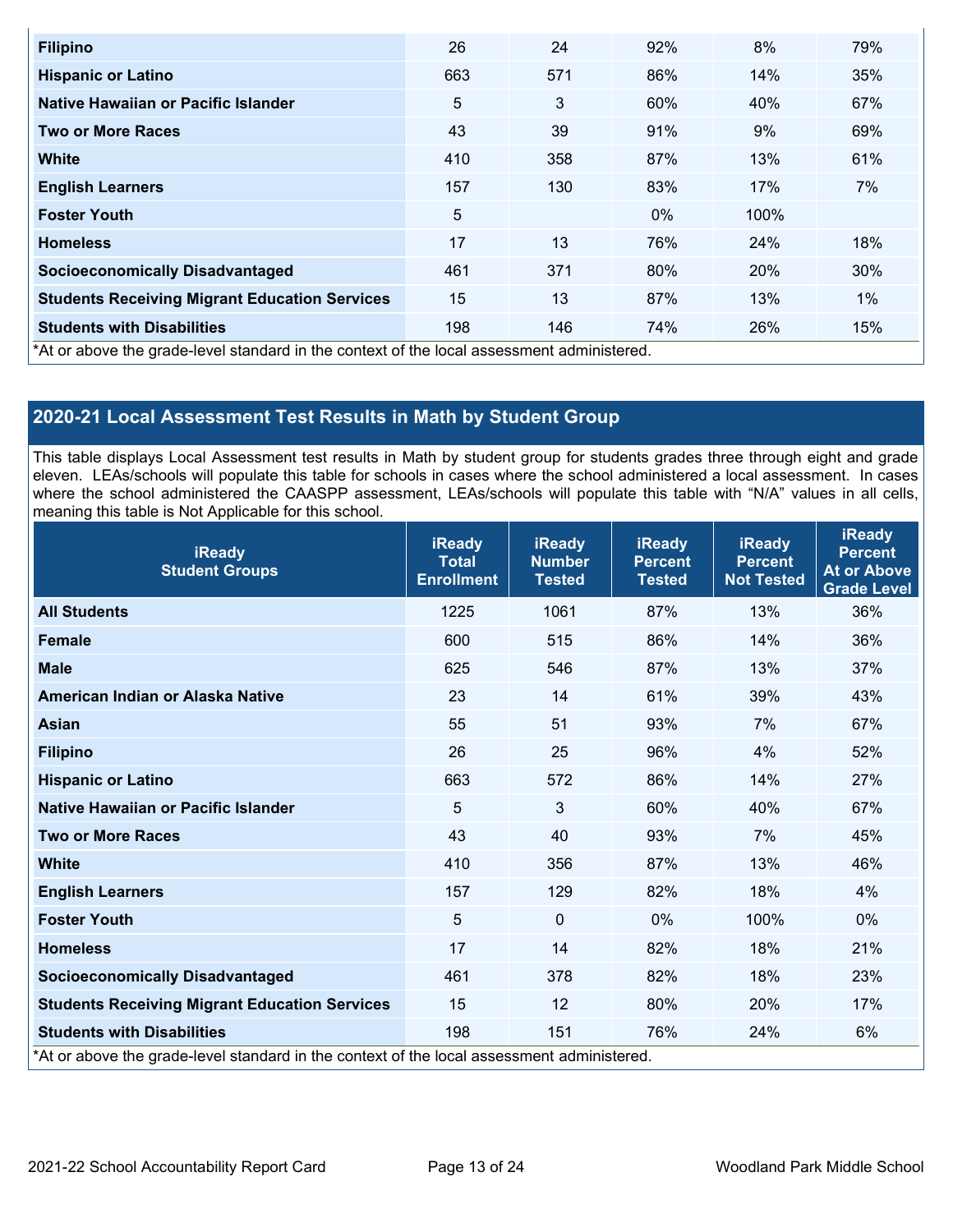## **CAASPP Test Results in Science for All Students**

This table displays the percentage of all students grades five, eight, and High School meeting or exceeding the State Standard.

The 2019-2020 data cells with N/A values indicate that the 2019-2020 data are not available due to the COVID-19 pandemic and resulting summative testing suspension. The Executive Order N-30-20 was issued which waived the assessment, accountability, and reporting requirements for the 2019-2020 school year.

For any 2020-2021 data cells with N/T values indicate that this school did not test students using the CAASPP Science.

| <b>Subject</b>                                  | <b>School</b> | <b>School</b> | <b>District</b> | District      | State   | <b>State</b> |
|-------------------------------------------------|---------------|---------------|-----------------|---------------|---------|--------------|
|                                                 | 2019-20       | 2020-21       | 2019-20         | 2020-21       | 2019-20 | 2020-21      |
| <b>Science</b><br>(grades 5, 8 and high school) | N/A           | ΝI            | N/A             | $\sim$ $\sim$ | N/A     | 28.72        |

## **2020-21 CAASPP Test Results in Science by Student Group**

This table displays CAASPP test results in Science by student group for students grades five, eight, and High School. For any data cells with N/T values indicate that this school did not test students using the CAASPP Science.

| <b>Student Group</b>                                 | <b>Total</b><br><b>Enrollment</b> | <b>Number</b><br><b>Tested</b> | <b>Percent</b><br><b>Tested</b> | <b>Percent</b><br><b>Not Tested</b> | <b>Percent</b><br><b>Met or</b><br><b>Exceeded</b> |
|------------------------------------------------------|-----------------------------------|--------------------------------|---------------------------------|-------------------------------------|----------------------------------------------------|
| <b>All Students</b>                                  | 462                               | <b>NT</b>                      | <b>NT</b>                       | <b>NT</b>                           | <b>NT</b>                                          |
| <b>Female</b>                                        | 224                               | <b>NT</b>                      | <b>NT</b>                       |                                     |                                                    |
| <b>Male</b>                                          | 238                               | <b>NT</b>                      | <b>NT</b>                       |                                     |                                                    |
| American Indian or Alaska Native                     | $\overline{\phantom{a}}$          | <b>NT</b>                      | <b>NT</b>                       | <b>NT</b>                           | <b>NT</b>                                          |
| <b>Asian</b>                                         | 21                                | <b>NT</b>                      | <b>NT</b>                       | <b>NT</b>                           | <b>NT</b>                                          |
| <b>Black or African American</b>                     | --                                | <b>NT</b>                      | <b>NT</b>                       | <b>NT</b>                           | <b>NT</b>                                          |
| <b>Filipino</b>                                      | --                                | <b>NT</b>                      | <b>NT</b>                       | <b>NT</b>                           | <b>NT</b>                                          |
| <b>Hispanic or Latino</b>                            | 250                               | <b>NT</b>                      | <b>NT</b>                       | <b>NT</b>                           | <b>NT</b>                                          |
| Native Hawaiian or Pacific Islander                  | --                                | <b>NT</b>                      | <b>NT</b>                       | <b>NT</b>                           | <b>NT</b>                                          |
| <b>Two or More Races</b>                             | 17                                | <b>NT</b>                      | <b>NT</b>                       | <b>NT</b>                           | <b>NT</b>                                          |
| <b>White</b>                                         | 153                               | <b>NT</b>                      | <b>NT</b>                       | <b>NT</b>                           | <b>NT</b>                                          |
| <b>English Learners</b>                              | 51                                | <b>NT</b>                      | <b>NT</b>                       | <b>NT</b>                           | <b>NT</b>                                          |
| <b>Foster Youth</b>                                  | --                                | <b>NT</b>                      | <b>NT</b>                       | <b>NT</b>                           | <b>NT</b>                                          |
| <b>Homeless</b>                                      | 20                                | <b>NT</b>                      | <b>NT</b>                       | <b>NT</b>                           | <b>NT</b>                                          |
| <b>Military</b>                                      | $\Omega$                          | 0                              | $\mathbf{0}$                    | $\mathbf 0$                         | $\mathbf{0}$                                       |
| <b>Socioeconomically Disadvantaged</b>               | 156                               | <b>NT</b>                      | <b>NT</b>                       | <b>NT</b>                           | <b>NT</b>                                          |
| <b>Students Receiving Migrant Education Services</b> | --                                | <b>NT</b>                      | <b>NT</b>                       | <b>NT</b>                           | <b>NT</b>                                          |
| <b>Students with Disabilities</b>                    | 88                                | <b>NT</b>                      | <b>NT</b>                       | <b>NT</b>                           | <b>NT</b>                                          |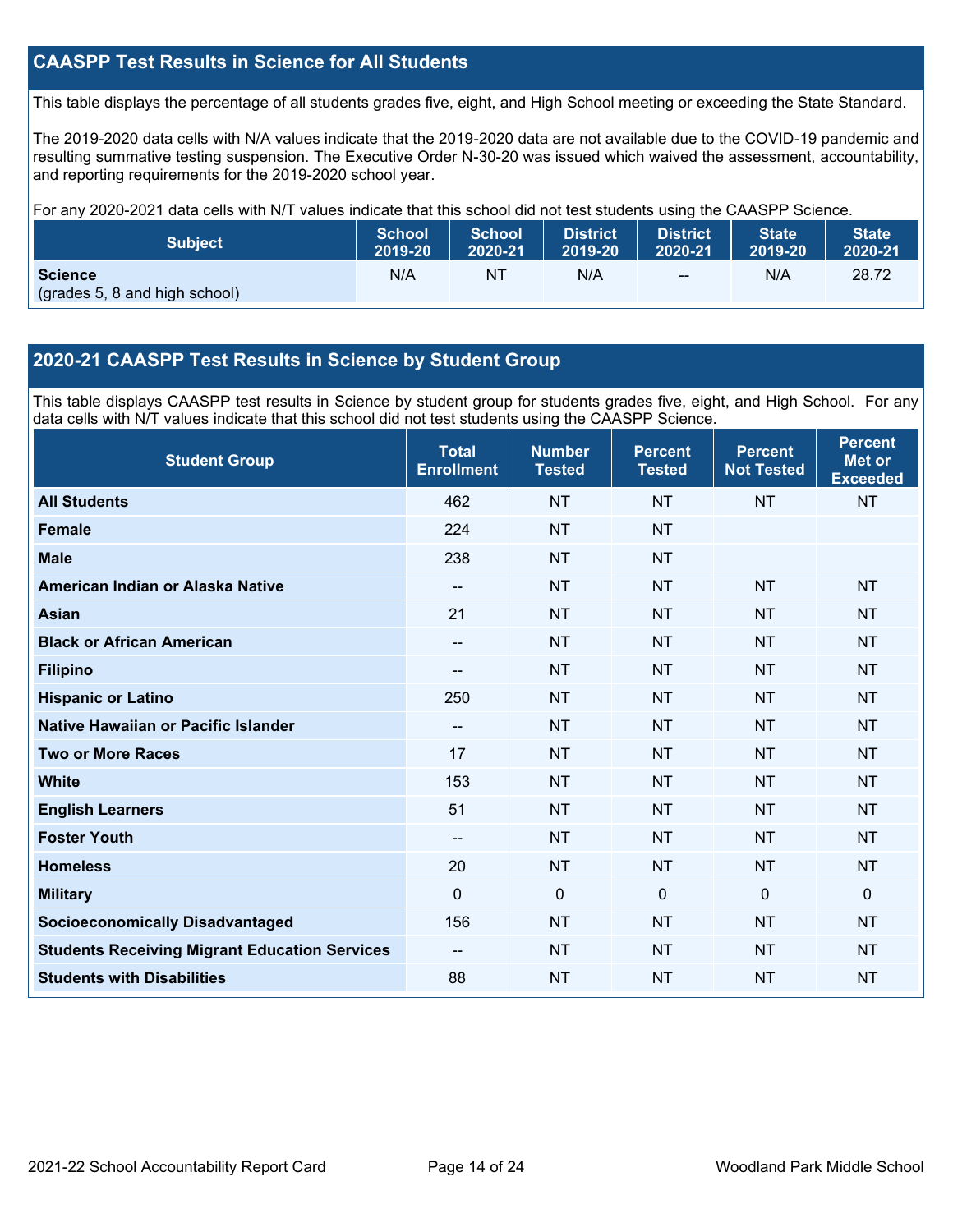## **B. Pupil Outcomes State Priority: Other Pupil Outcomes**

The SARC provides the following information relevant to the State priority: Other Pupil Outcomes (Priority 8): Pupil outcomes in the subject area of physical education.

## **2020-21 California Physical Fitness Test Results**

Due to the COVID-19 crisis, the Physical Fitness Test was suspended during the 2020-2021 school year and therefore no data are reported and each cell in this table is populated with "N/A."

| <b>Grade Level</b> | <b>Four of Six Fitness Standards</b> | <b>Five of Six Fitness Standards</b> | Percentage of Students Meeting   Percentage of Students Meeting   Percentage of Students Meeting<br><b>Six of Six Fitness Standards</b> |
|--------------------|--------------------------------------|--------------------------------------|-----------------------------------------------------------------------------------------------------------------------------------------|
| Grade 5            | N/A                                  | N/A                                  | N/A                                                                                                                                     |
| Grade 7            | N/A                                  | N/A                                  | N/A                                                                                                                                     |
| Grade 9            | N/A                                  | N/A                                  | N/A                                                                                                                                     |

## **C. Engagement State Priority: Parental Involvement**

The SARC provides the following information relevant to the State priority: Parental Involvement (Priority 3): Efforts the school district makes to seek parent input in making decisions regarding the school district and at each school site.

### **2021-22 Opportunities for Parental Involvement**

Parents at Woodland Park Middle School can get involved by joining our Parent Teacher Organization, School Site Council, Band Boosters, or the site English Learner Advisory Committee (ELAC). Woodland Park Middle School offers parent trainings through the Counseling Department. Parent Presentation topics include- Use of Google Classroom, Counseling Social Emotional Curriculum, Drug and Tobacco Trends, Healthy Choices, Restorative Practices and are offered in both English and Spanish. WPMS also partners up with Student Support Services at the district offices to provide additional trainings and presentations to parents at schools throughout the district.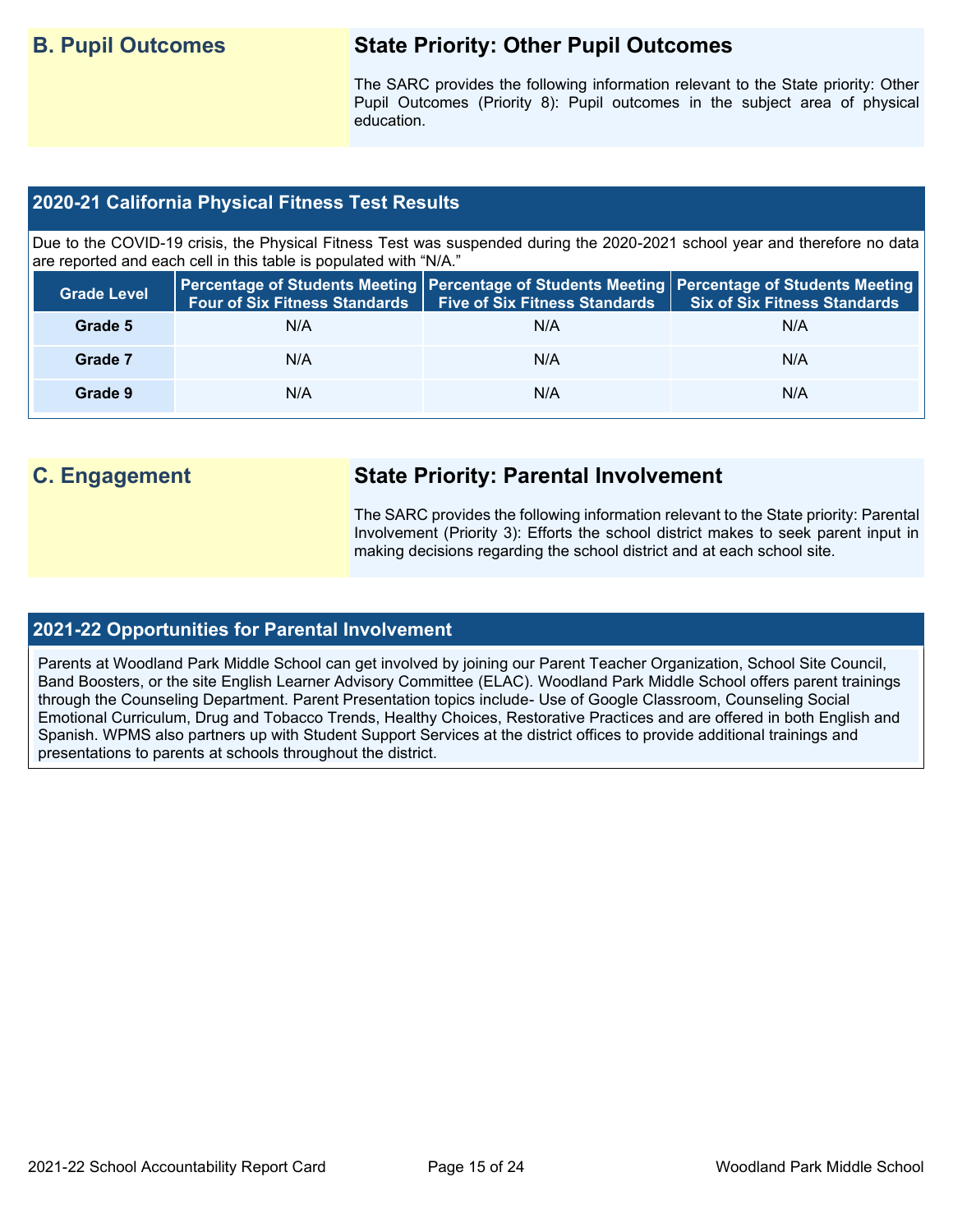## **2020-21 Chronic Absenteeism by Student Group**

| <b>Student Group</b>                                 | <b>Cumulative</b><br><b>Enrollment</b> | <b>Chronic</b><br><b>Absenteeism</b><br><b>Eligible Enrollment</b> | <b>Chronic</b><br><b>Absenteeism</b><br><b>Count</b> | <b>Chronic</b><br><b>Absenteeism</b><br><b>Rate</b> |
|------------------------------------------------------|----------------------------------------|--------------------------------------------------------------------|------------------------------------------------------|-----------------------------------------------------|
| <b>All Students</b>                                  | 1270                                   | 1257                                                               | 133                                                  | 10.6                                                |
| <b>Female</b>                                        | 624                                    | 614                                                                | 62                                                   | 10.1                                                |
| <b>Male</b>                                          | 643                                    | 640                                                                | 69                                                   | 10.8                                                |
| American Indian or Alaska Native                     | 5                                      | 5                                                                  | 1                                                    | 20.0                                                |
| <b>Asian</b>                                         | 55                                     | 55                                                                 | 1                                                    | 1.8                                                 |
| <b>Black or African American</b>                     | 22                                     | 22                                                                 | 6                                                    | 27.3                                                |
| <b>Filipino</b>                                      | 26                                     | 26                                                                 | $\mathbf{0}$                                         | 0.0                                                 |
| <b>Hispanic or Latino</b>                            | 685                                    | 679                                                                | 83                                                   | 12.2                                                |
| Native Hawaiian or Pacific Islander                  | 5                                      | 5                                                                  | 1                                                    | 20.0                                                |
| <b>Two or More Races</b>                             | 45                                     | 44                                                                 | 3                                                    | 6.8                                                 |
| <b>White</b>                                         | 427                                    | 421                                                                | 38                                                   | 9.0                                                 |
| <b>English Learners</b>                              | 167                                    | 166                                                                | 31                                                   | 18.7                                                |
| <b>Foster Youth</b>                                  | 11                                     | $\overline{7}$                                                     | $\overline{7}$                                       | 100.0                                               |
| <b>Homeless</b>                                      | 18                                     | 17                                                                 | 8                                                    | 47.1                                                |
| <b>Socioeconomically Disadvantaged</b>               | 494                                    | 487                                                                | 86                                                   | 17.7                                                |
| <b>Students Receiving Migrant Education Services</b> | 15                                     | 15                                                                 | 4                                                    | 26.7                                                |
| <b>Students with Disabilities</b>                    | 220                                    | 215                                                                | 44                                                   | 20.5                                                |

# **C. Engagement State Priority: School Climate**

The SARC provides the following information relevant to the State priority: School Climate (Priority 6):

- Pupil suspension rates;
- Pupil expulsion rates; and
- Other local measures on the sense of safety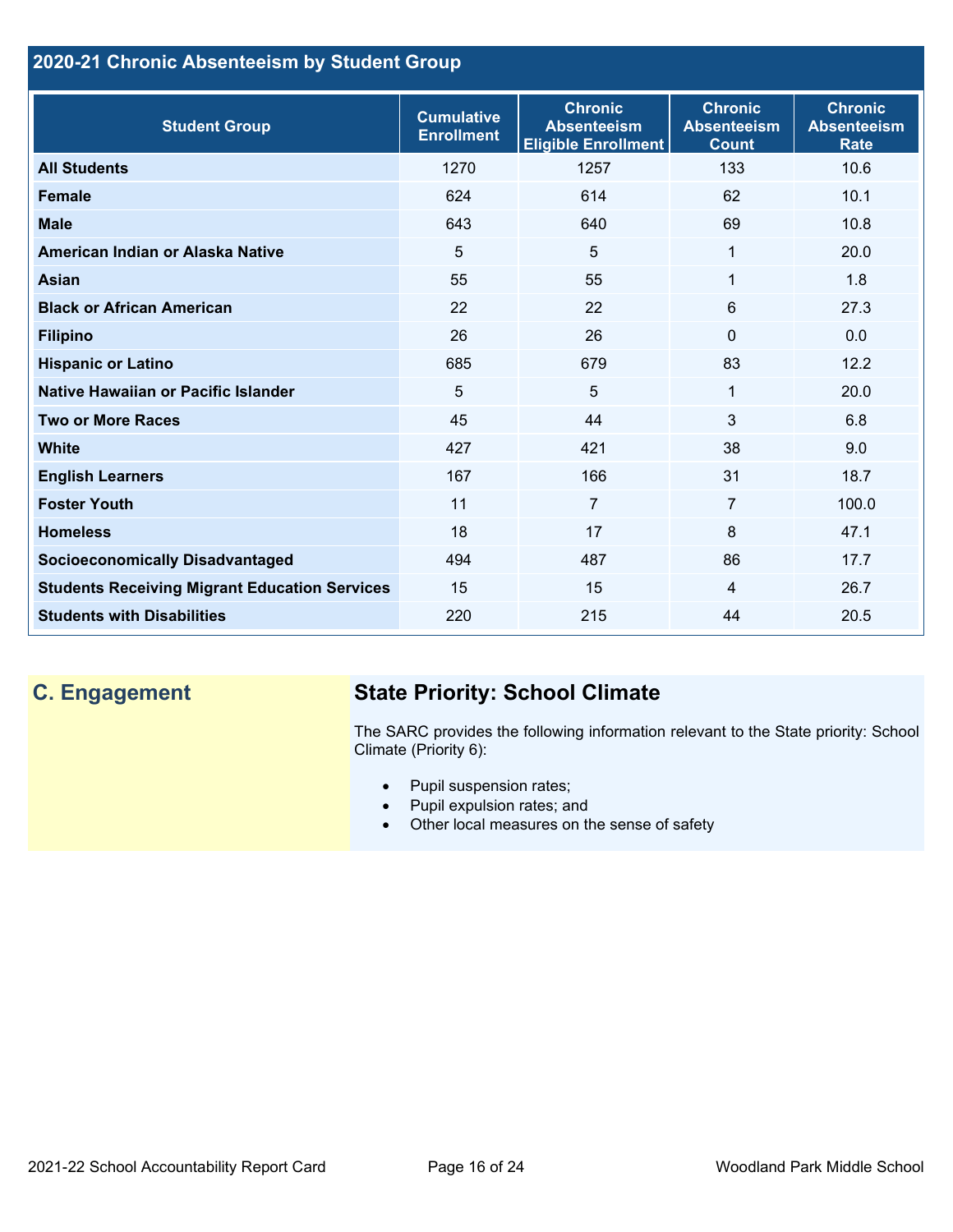## **Suspensions and Expulsions**

This table displays suspensions and expulsions data collected between July through June, each full school year respectively. Data collected during the 2020-21 school year may not be comparable to earlier years of this collection due to differences in learning mode instruction in response to the COVID-19 pandemic.

| <b>Subject</b>     | <b>School</b><br>2018-19 | <b>School</b><br>2020-21 | <b>District</b><br>2018-19 | <b>District</b><br>2020-21 | <b>State</b><br>2018-19 | <b>State</b><br>2020-21 |
|--------------------|--------------------------|--------------------------|----------------------------|----------------------------|-------------------------|-------------------------|
| <b>Suspensions</b> | 3.84                     | 0.08                     | .50                        | 0.15                       | 3.47                    | 0.20                    |
| <b>Expulsions</b>  | 0.00                     | 0.00                     | 0.00                       | 0.00                       | 0.08                    | 0.00                    |

This table displays suspensions and expulsions data collected between July through February, partial school year due to the COVID-19 pandemic. The 2019-2020 suspensions and expulsions rate data are not comparable to other year data because the 2019-2020 school year is a partial school year due to the COVID-19 crisis. As such, it would be inappropriate to make any comparisons in rates of suspensions and expulsions in the 2019-2020 school year compared to other school years.

| <b>Subject</b>     | School<br>2019-20 | <b>District</b><br>2019-20 | <b>State</b><br>2019-20 |
|--------------------|-------------------|----------------------------|-------------------------|
| <b>Suspensions</b> | 1.03              | 0.74                       | 2.45                    |
| <b>Expulsions</b>  | 0.00              | 0.00                       | 0.05                    |

## **2020-21 Suspensions and Expulsions by Student Group**

| <b>Student Group</b>                                 | <b>Suspensions Rate</b> | <b>Expulsions Rate</b> |
|------------------------------------------------------|-------------------------|------------------------|
| <b>All Students</b>                                  | 0.08                    | 0.00                   |
| <b>Female</b>                                        | 0.00                    | 0.00                   |
| <b>Male</b>                                          | 0.16                    | 0.00                   |
| American Indian or Alaska Native                     | 0.00                    | 0.00                   |
| <b>Asian</b>                                         | 0.00                    | 0.00                   |
| <b>Black or African American</b>                     | 0.00                    | 0.00                   |
| <b>Filipino</b>                                      | 0.00                    | 0.00                   |
| <b>Hispanic or Latino</b>                            | 0.15                    | 0.00                   |
| Native Hawaiian or Pacific Islander                  | 0.00                    | 0.00                   |
| <b>Two or More Races</b>                             | 0.00                    | 0.00                   |
| <b>White</b>                                         | 0.00                    | 0.00                   |
| <b>English Learners</b>                              | 0.00                    | 0.00                   |
| <b>Foster Youth</b>                                  | 0.00                    | 0.00                   |
| <b>Homeless</b>                                      | 0.00                    | 0.00                   |
| <b>Socioeconomically Disadvantaged</b>               |                         |                        |
| <b>Students Receiving Migrant Education Services</b> | 0.00                    | 0.00                   |
| <b>Students with Disabilities</b>                    |                         |                        |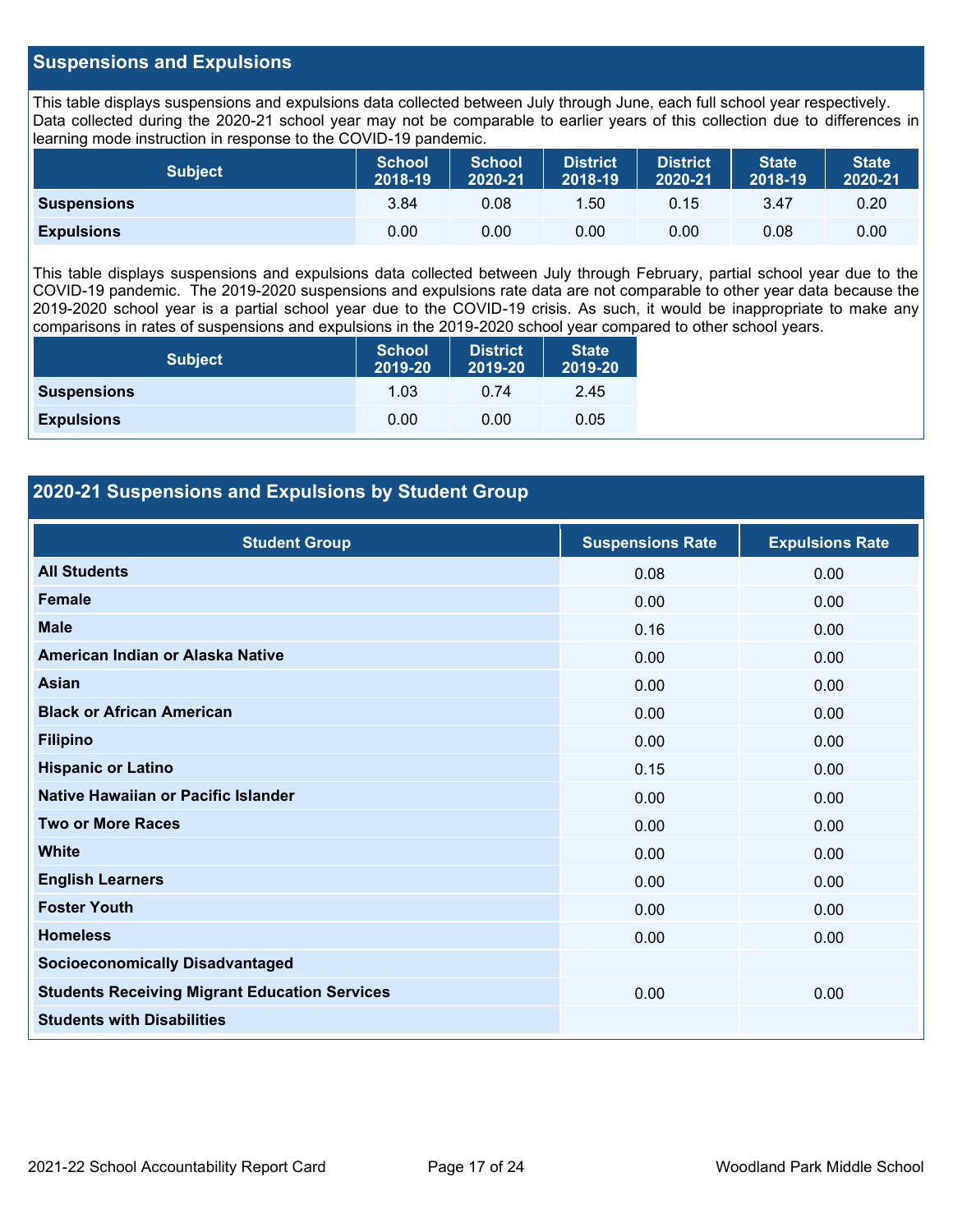## **2021-22 School Safety Plan**

WPMS reviews, updates, and approves the annual School Safety Plan every Fall. The administration works with the faculty, district office, and School Site Council to review, update, and implement the School Safety Plan each Fall. In 2020, it was approved by the School Site Council on October 20th, 2021.

The 2021/22 overarching Safety Plan Goals are:

Goal 1: Woodland Park students will have opportunities to participate in extra-curricular activities promoting school spirit and student collaboration. Woodland Park will continue the successful WEB mentor program. This mentor program will assign ten 6th grade students to an 8th grade mentor.

Goal 2: Woodland Park will decrease its suspensions by 20% for the 2020-21 school year. In addition, WPMS will ensure that all classrooms will be a safe place for all students and staff. Student discipline will better reflect the demographics of the school.

Goal 3: Woodland Park will increase access and traffic flow on and around the campus, while maintaining the safety and security of the school and students.

### **2018-19 Secondary Average Class Size and Class Size Distribution**

This table displays the 2018-19 average class size and class size distribution. The columns titled "Number of Classes" indicates how many classes fall into each size category (a range of total students per classroom). At the secondary school level, this information is reported by subject area rather than grade level.

| <b>Subject</b>               | <b>Average</b><br><b>Class</b><br><b>Size</b> | <b>1-22 Students</b> | Number of Classes with   Number of Classes with<br>23-32 Students | Number of Classes with<br>33+ Students |
|------------------------------|-----------------------------------------------|----------------------|-------------------------------------------------------------------|----------------------------------------|
| <b>English Language Arts</b> | 33                                            |                      |                                                                   | 23                                     |
| <b>Mathematics</b>           | 34                                            |                      |                                                                   | 23                                     |
| <b>Science</b>               | 36                                            |                      | 3                                                                 | 22                                     |
| <b>Social Science</b>        | 34                                            |                      | 3                                                                 | 22                                     |

## **2019-20 Secondary Average Class Size and Class Size Distribution**

This table displays the 2019-20 average class size and class size distribution. The columns titled "Number of Classes" indicates how many classes fall into each size category (a range of total students per classroom). At the secondary school level, this information is reported by subject area rather than grade level.

| <b>Subject</b>               | <b>Average</b><br><b>Class</b><br><b>Size</b> | <b>1-22 Students</b> | Number of Classes with   Number of Classes with   Number of Classes with<br>23-32 Students | 33+ Students |
|------------------------------|-----------------------------------------------|----------------------|--------------------------------------------------------------------------------------------|--------------|
| <b>English Language Arts</b> | 31                                            | 4                    | 5                                                                                          | 22           |
| <b>Mathematics</b>           | 32                                            | 3                    |                                                                                            | 19           |
| <b>Science</b>               | 34                                            |                      | 8                                                                                          | 19           |
| <b>Social Science</b>        | 35                                            |                      | 4                                                                                          | 22           |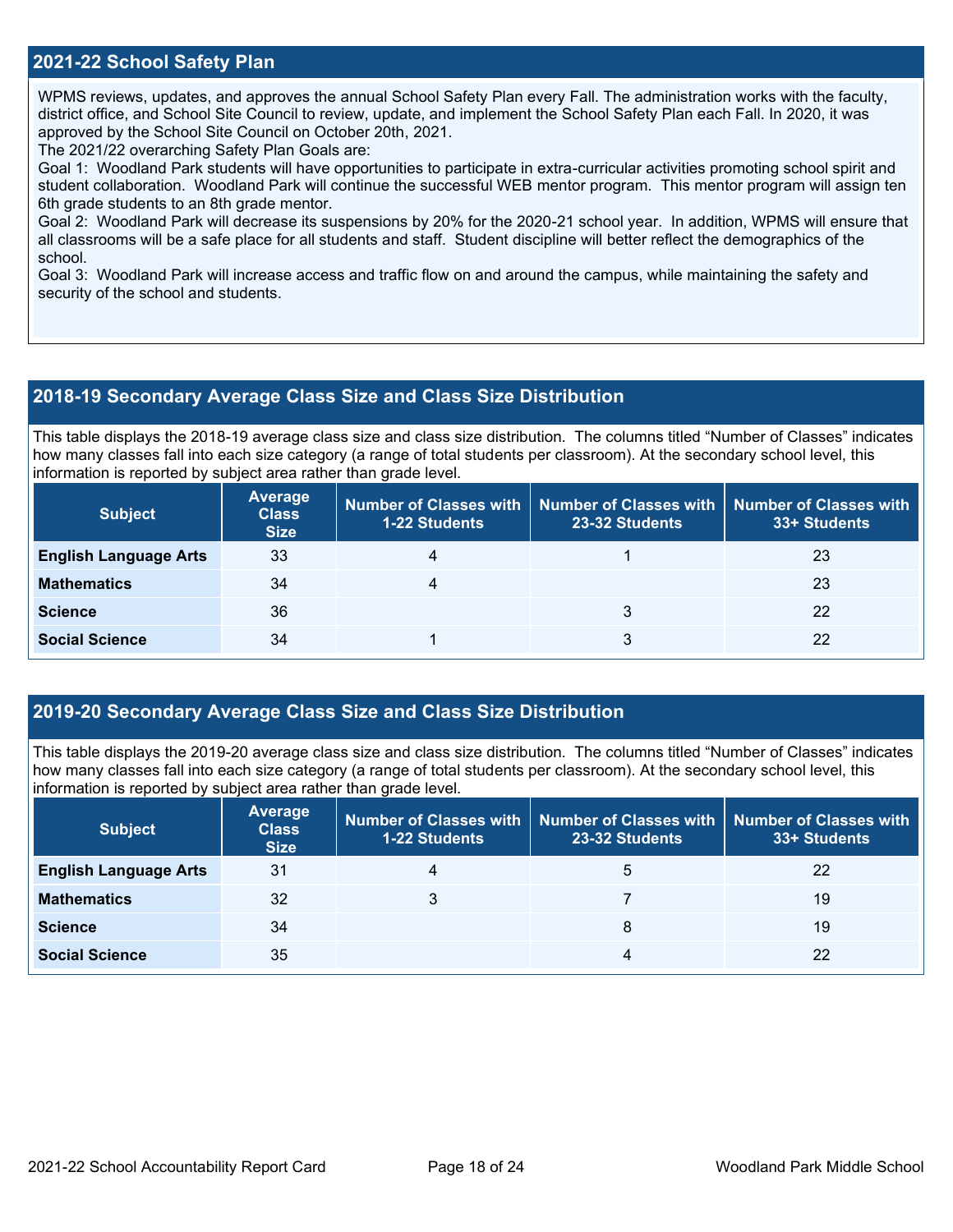## **2020-21 Secondary Average Class Size and Class Size Distribution**

This table displays the 2020-21 average class size and class size distribution. The columns titled "Number of Classes" indicates how many classes fall into each size category (a range of total students per classroom). At the secondary school level, this information is reported by subject area rather than grade level.

| <b>Subject</b>               | <b>Average</b><br><b>Class</b><br><b>Size</b> | 1-22 Students | Number of Classes with   Number of Classes with  <br>23-32 Students | <b>Number of Classes with</b><br>33+ Students |
|------------------------------|-----------------------------------------------|---------------|---------------------------------------------------------------------|-----------------------------------------------|
| <b>English Language Arts</b> | 24                                            | 12            | 21                                                                  |                                               |
| <b>Mathematics</b>           | 26                                            | 4             | 25                                                                  | 3                                             |
| <b>Science</b>               | 29                                            |               | 18                                                                  | 10                                            |
| <b>Social Science</b>        | 27                                            | 4             | 25                                                                  |                                               |

## **2020-21 Ratio of Pupils to Academic Counselor**

This table displays the ratio of pupils to Academic Counselor. One full time equivalent (FTE) equals one staff member working full time; one FTE could also represent two staff members who each work 50 percent of full time.

| <b>Title</b>                        | <b>Ratio</b> |
|-------------------------------------|--------------|
| <b>Pupils to Academic Counselor</b> | 612.5        |

## **2020-21 Student Support Services Staff**

This table displays the number of FTE support staff assigned to this school. One full time equivalent (FTE) equals one staff member working full time; one FTE could also represent two staff members who each work 50 percent of full time.

| <b>Title</b>                                                         | <b>Number of FTE Assigned to School</b> |
|----------------------------------------------------------------------|-----------------------------------------|
| <b>Counselor (Academic, Social/Behavioral or Career Development)</b> | 2                                       |
| Library Media Teacher (Librarian)                                    | $\mathbf{0}$                            |
| Library Media Services Staff (Paraprofessional)                      | $\mathbf{0}$                            |
| <b>Psychologist</b>                                                  | 1.5                                     |
| <b>Social Worker</b>                                                 |                                         |
| <b>Speech/Language/Hearing Specialist</b>                            |                                         |
| <b>Resource Specialist (non-teaching)</b>                            | $\mathbf{0}$                            |
| <b>Other</b>                                                         | 7.2                                     |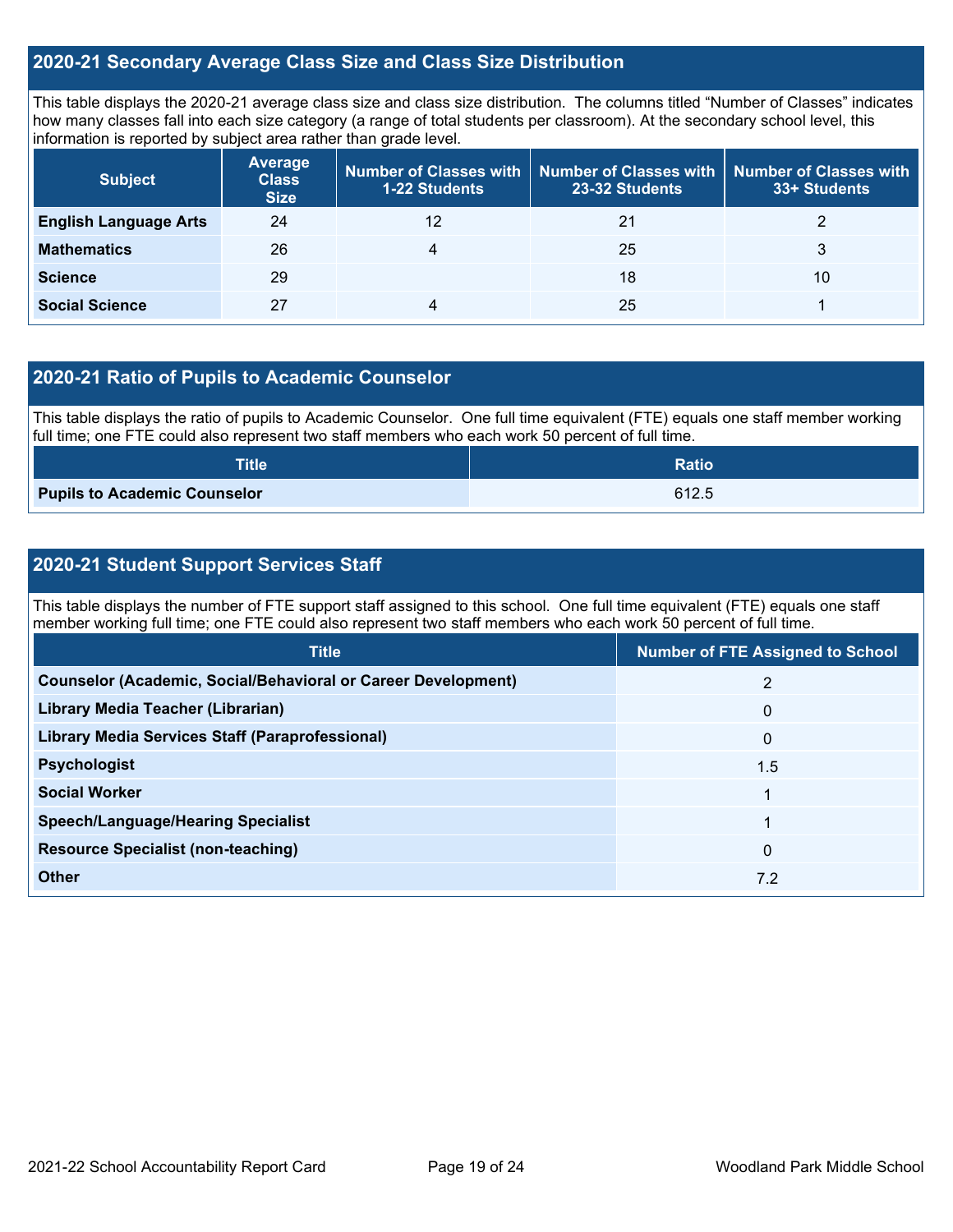## **2019-20 Expenditures Per Pupil and School Site Teacher Salaries**

This table displays the 2019-20 expenditures per pupil and average teach salary for this school. Cells with N/A values do not require data.

| <b>Level</b>                                         | <b>Total</b><br><b>Expenditures</b><br><b>Per Pupil</b> | <b>Expenditures</b><br><b>Per Pupil</b><br>(Restricted) | <b>Expenditures</b><br><b>Per Pupil</b><br>(Unrestricted) | <b>Average</b><br><b>Teacher</b><br><b>Salary</b> |
|------------------------------------------------------|---------------------------------------------------------|---------------------------------------------------------|-----------------------------------------------------------|---------------------------------------------------|
| <b>School Site</b>                                   | 8182                                                    | 2330                                                    | 5852                                                      | 85047                                             |
| <b>District</b>                                      | N/A                                                     | N/A                                                     | 8305                                                      | \$84,108                                          |
| <b>Percent Difference - School Site and District</b> | N/A                                                     | N/A                                                     | $-37.6$                                                   | 4.3                                               |
| <b>State</b>                                         |                                                         |                                                         | \$8.444                                                   | \$86,376                                          |
| <b>Percent Difference - School Site and State</b>    | N/A                                                     | N/A                                                     | $-36.3$                                                   | 0.7                                               |

## **2020-21 Types of Services Funded**

Gifted and Talented Education (GATE) LCAP Supplemental ASES-After School Program

## **2019-20 Teacher and Administrative Salaries**

This table displays the 2019-20 Teacher and Administrative salaries. For detailed information on salaries, see the CDE Certification Salaries & Benefits web page at [http://www.cde.ca.gov/ds/fd/cs/.](http://www.cde.ca.gov/ds/fd/cs/)

| Category                                             | <b>District</b><br><b>Amount</b> | <b>State Average</b><br>for Districts<br>in Same Category |
|------------------------------------------------------|----------------------------------|-----------------------------------------------------------|
| <b>Beginning Teacher Salary</b>                      | \$42,283                         | \$52,562                                                  |
| <b>Mid-Range Teacher Salary</b>                      | \$84,562                         | \$83,575                                                  |
| <b>Highest Teacher Salary</b>                        | \$106,898                        | \$104,166                                                 |
| <b>Average Principal Salary (Elementary)</b>         | \$133,678                        | \$131,875                                                 |
| <b>Average Principal Salary (Middle)</b>             | \$139,760                        | \$137,852                                                 |
| <b>Average Principal Salary (High)</b>               | \$149,585                        | \$150,626                                                 |
| <b>Superintendent Salary</b>                         | \$255,475                        | \$260,243                                                 |
| <b>Percent of Budget for Teacher Salaries</b>        | 36%                              | 34%                                                       |
| <b>Percent of Budget for Administrative Salaries</b> | $4\%$                            | 5%                                                        |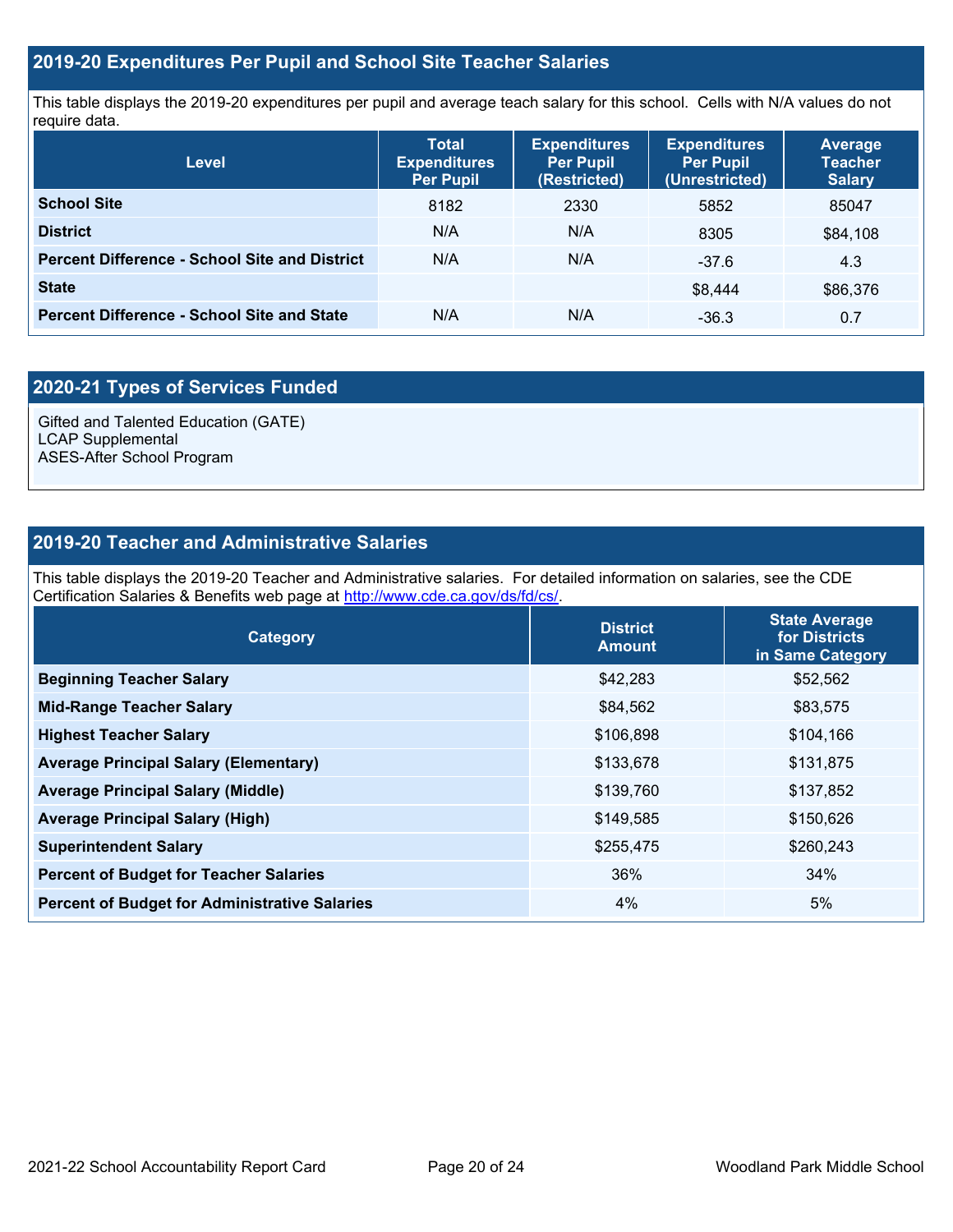### **Professional Development**

San Marcos Unified School District (SMUSD) is committed to the belief that the strongest predictor of student achievement is the quality of the teacher inside the classroom. In support of this belief, SMUSD is deeply committed to teacher learning and professional development as evidenced by our district mission statement.

San Marcos Unified School District's Mission Statement includes these commitments:

- "hiring and retaining only the best educators and investing in their success."
- "providing quality education based on high standards, effective practices, continuous improvement, and innovation."

Every new teacher in our district engages in a rigorous 2 year training program where the new employee receives 30 hours of professional development on our research-based instructional framework, the Essential Elements of Instruction (EEI). These instructional strategies apply to any curricular area and any grade level. New administrators to the District receive professional learning in this instructional framework as well.

In the 2020-2021 school year, at the secondary level, the district focused professional learning on the continued implementation of state academic standards in English language arts, English development, mathematics, science, and history. Attention was placed on identifying key learnings and the integration of common formative assessments in English language arts and math within the instructional cycle. Science teachers were given time to delve deeply into NGSS, aligning and/or creating course outlines and units to the requirements of the new standards. With distance learning, the use of technology within the educational setting to support the implementation of standards and student learning has required on-going professional development for teachers to confidently and effectively use these tools.

Various means of professional learning were offered: professional development during the regular workday, during school breaks, and after school as well as online sessions available for staff to access during times that best work with their schedule. Principals provided staff development during regularly scheduled staff meetings throughout the year. Teachers who work with students with special needs engaged in ongoing collaboration to implement more inclusive delivery models.

Teachers continued to engage in professional development each week as they worked collaboratively during their structured teacher collaboration time (early release Wednesdays for elementary/middle school staff and late start Tuesdays for high school staff). This provided teachers the opportunity to share best practices to meet students' needs. Teachers on Special Assignment (TOSAs) provided professional development and worked with teachers in their classrooms modeling strategies, planning collaboratively, and providing support.

This table displays the number of school days dedicated to staff development and continuous improvement.

| <b>Subject</b>                                                                  |     |    | $\vert$ 2019-20 $\vert$ 2020-21 $\vert$ 2021-22 $\vert$ |
|---------------------------------------------------------------------------------|-----|----|---------------------------------------------------------|
| Number of school days dedicated to Staff Development and Continuous Improvement | -62 | 62 |                                                         |

# **San Marcos Unified School District 2020-21 Local Accountability Report Card (LARC) Addendum**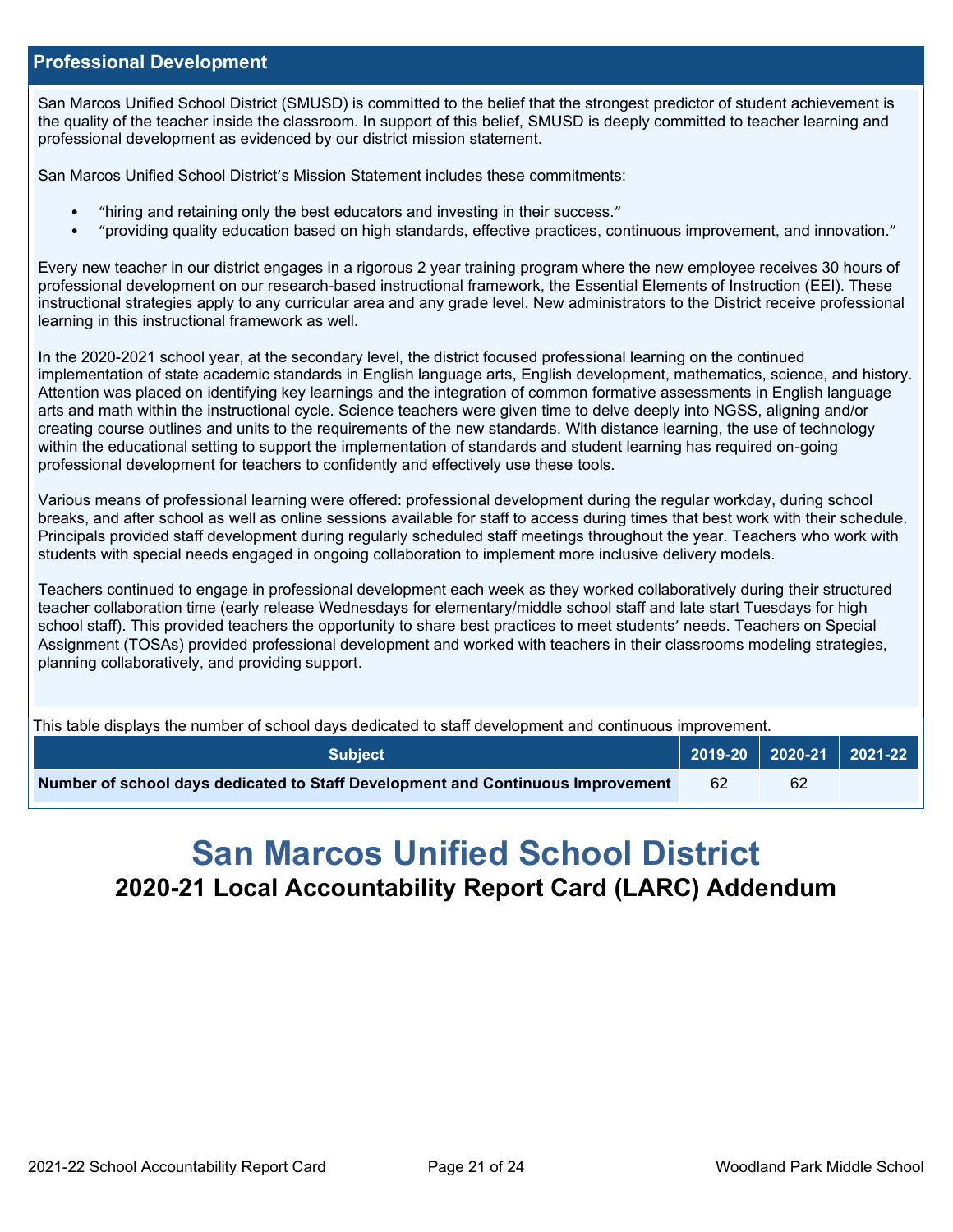## **Local Accountability Report Card (LARC) Addendum**

**2020-21 Local Accountability Report Card (LARC) Addendum Overview**



On July 14, 2021, the California State Board of Education (SBE) determined that the California Department of Education (CDE) will use the SARC as the mechanism to conduct a one-time data collection of the LEA-level aggregate test results of all school's local assessments administered during the 2020–2021 school year in order to meet the federal Every Students Succeeds Act (ESSA) reporting requirement for the Local Educational Agency Accountability Report Cards (LARCs).

Each local educational agency (LEA) is responsible for preparing and posting their annual LARC in accordance with the federal ESSA. As a courtesy, the CDE prepares and posts the LARCs on behalf of all LEAs.

Only for the 2020–2021 school year and the 2020–2021 LARCs, LEAs are required to report their aggregate local assessments test results at the LEA-level to the CDE by populating the tables below via the SARC. These data will be used to meet the LEAs' federal requirement for their LARCs. Note that it is the responsibility of the school and LEA to ensure that all student privacy and suppression rules are in place when reporting data in Tables 3 and 4 in the Addendum, as applicable.

The tables below are not part of the SBE approved 2020–2021 SARC template but rather are the mechanism by which these required data will be collected from LEAs.

For purposes of the LARC and the following tables, an LEA is defined as a school district, a county office of education, or a direct funded charter school.

| 2021-22 District Contact Information |                                           |  |  |  |
|--------------------------------------|-------------------------------------------|--|--|--|
| <b>District Name</b>                 | <b>San Marcos Unified School District</b> |  |  |  |
| <b>Phone Number</b>                  | (760) 752-1299                            |  |  |  |
| Superintendent                       | Dr. Andy Johnsen, Superintendent          |  |  |  |
| <b>Email Address</b>                 | andy.johnsen@smusd.org                    |  |  |  |
| <b>District Website Address</b>      | www.smusd.org                             |  |  |  |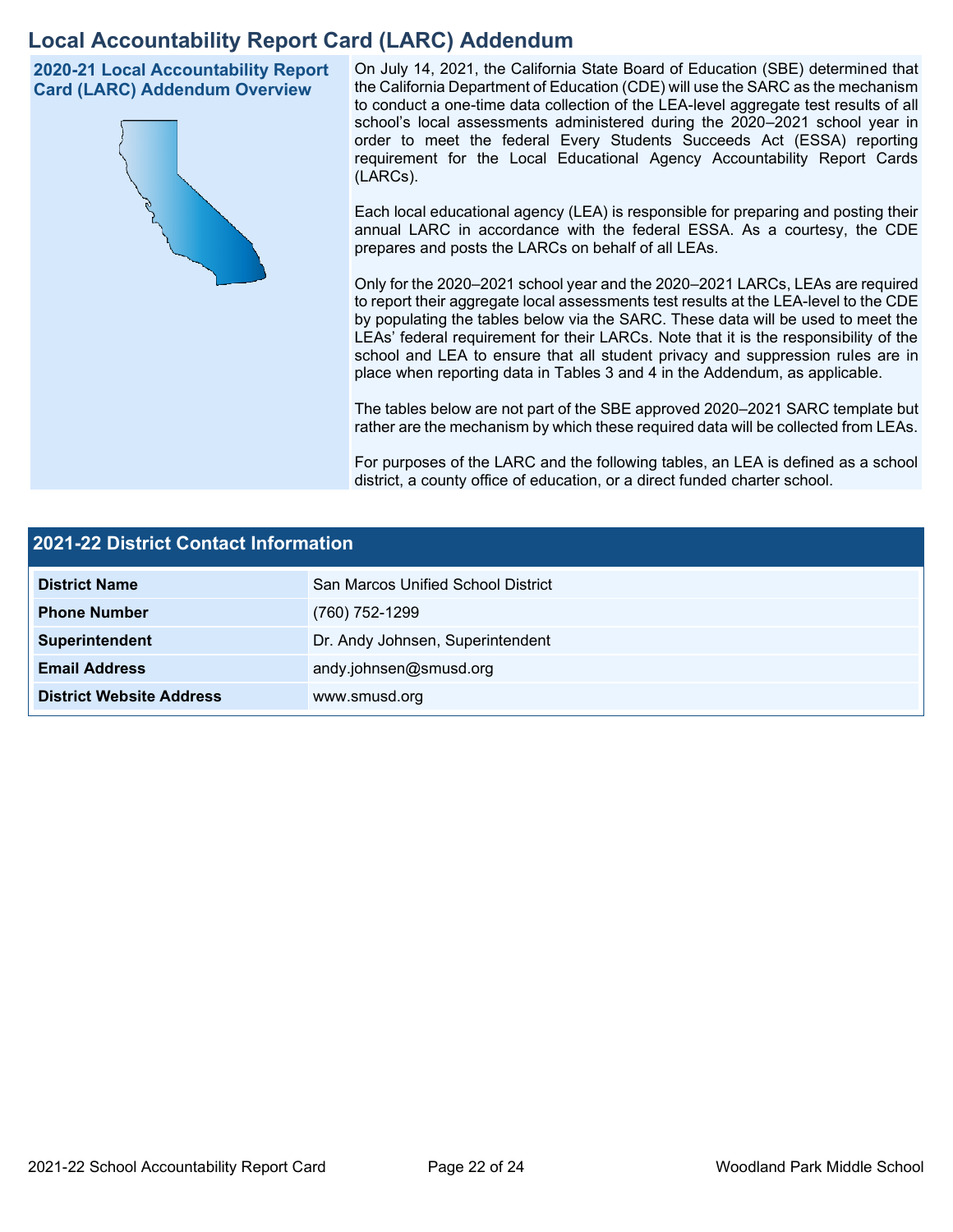## **2020-21 CAASPP Test Results in ELA by Student Group**

This table displays CAASPP test results in ELA by student group for students grades three through eight and grade eleven taking and completing a state-administered assessment. The CDE will populate this table for schools in cases where the school administered the CAASPP assessment. In cases where the school administered a local assessment instead of CAASPP, the CDE will populate this table with "NT" values, meaning this school did not test students using the CAASPP. See the local assessment(s) table for more information.

| <b>CAASPP</b><br><b>Student Groups</b>               | <b>CAASPP</b><br><b>Total</b><br><b>Enrollment</b> | <b>CAASPP</b><br><b>Number</b><br><b>Tested</b> | <b>CAASPP</b><br><b>Percent</b><br><b>Tested</b> | <b>CAASPP</b><br><b>Percent</b><br><b>Not Tested</b> | <b>CAASPP</b><br><b>Percent</b><br><b>Met or</b><br><b>Exceeded</b> |
|------------------------------------------------------|----------------------------------------------------|-------------------------------------------------|--------------------------------------------------|------------------------------------------------------|---------------------------------------------------------------------|
| <b>All Students</b>                                  | 10651                                              | 3                                               | 0.03                                             | 99.97                                                | $\sim$                                                              |
| <b>Female</b>                                        | 5196                                               | 1                                               | 0.02                                             | 99.98                                                |                                                                     |
| <b>Male</b>                                          | 5444                                               | $\overline{2}$                                  | 0.04                                             | 99.96                                                | --                                                                  |
| American Indian or Alaska Native                     | 18                                                 | $\pmb{0}$                                       | --                                               | 100.00                                               | --                                                                  |
| <b>Asian</b>                                         | 582                                                | $\pmb{0}$                                       | 0.00                                             | 100.00                                               |                                                                     |
| <b>Black or African American</b>                     | 155                                                | $\mathbf 0$                                     | 0.00                                             | 100.00                                               | $\hspace{0.05cm}$ – $\hspace{0.05cm}$                               |
| <b>Filipino</b>                                      | 220                                                | $\mathbf 0$                                     | 0.00                                             | 100.00                                               |                                                                     |
| <b>Hispanic or Latino</b>                            | 4958                                               | $\mathbf 0$                                     | 0.00                                             | 100.00                                               |                                                                     |
| Native Hawaiian or Pacific Islander                  | 45                                                 | $\mathbf 0$                                     | 0.00                                             | 100.00                                               | --                                                                  |
| <b>Two or More Races</b>                             | 550                                                | 0                                               | 0.00                                             | 100.00                                               | --                                                                  |
| <b>White</b>                                         | 4123                                               | 3                                               | 0.07                                             | 99.93                                                | --                                                                  |
| <b>English Learners</b>                              | 1408                                               | $\mathbf 0$                                     | 0.00                                             | 100.00                                               |                                                                     |
| <b>Foster Youth</b>                                  | 23                                                 | $\mathbf 0$                                     | 0.00                                             | 100.00                                               |                                                                     |
| <b>Homeless</b>                                      | 224                                                | $\mathbf 0$                                     | 0.00                                             | 100.00                                               | $\hspace{0.05cm}$                                                   |
| <b>Military</b>                                      | $\mathbf 0$                                        | $\pmb{0}$                                       | $\mathbf 0$                                      | $\mathbf 0$                                          | 0                                                                   |
| <b>Socioeconomically Disadvantaged</b>               | 2847                                               | 0                                               | 0.00                                             | 100.00                                               | --                                                                  |
| <b>Students Receiving Migrant Education Services</b> | 157                                                | $\mathbf{0}$                                    | 0.00                                             | 100.00                                               |                                                                     |
| <b>Students with Disabilities</b>                    | 1558                                               | 3                                               | 0.19                                             | 99.81                                                |                                                                     |